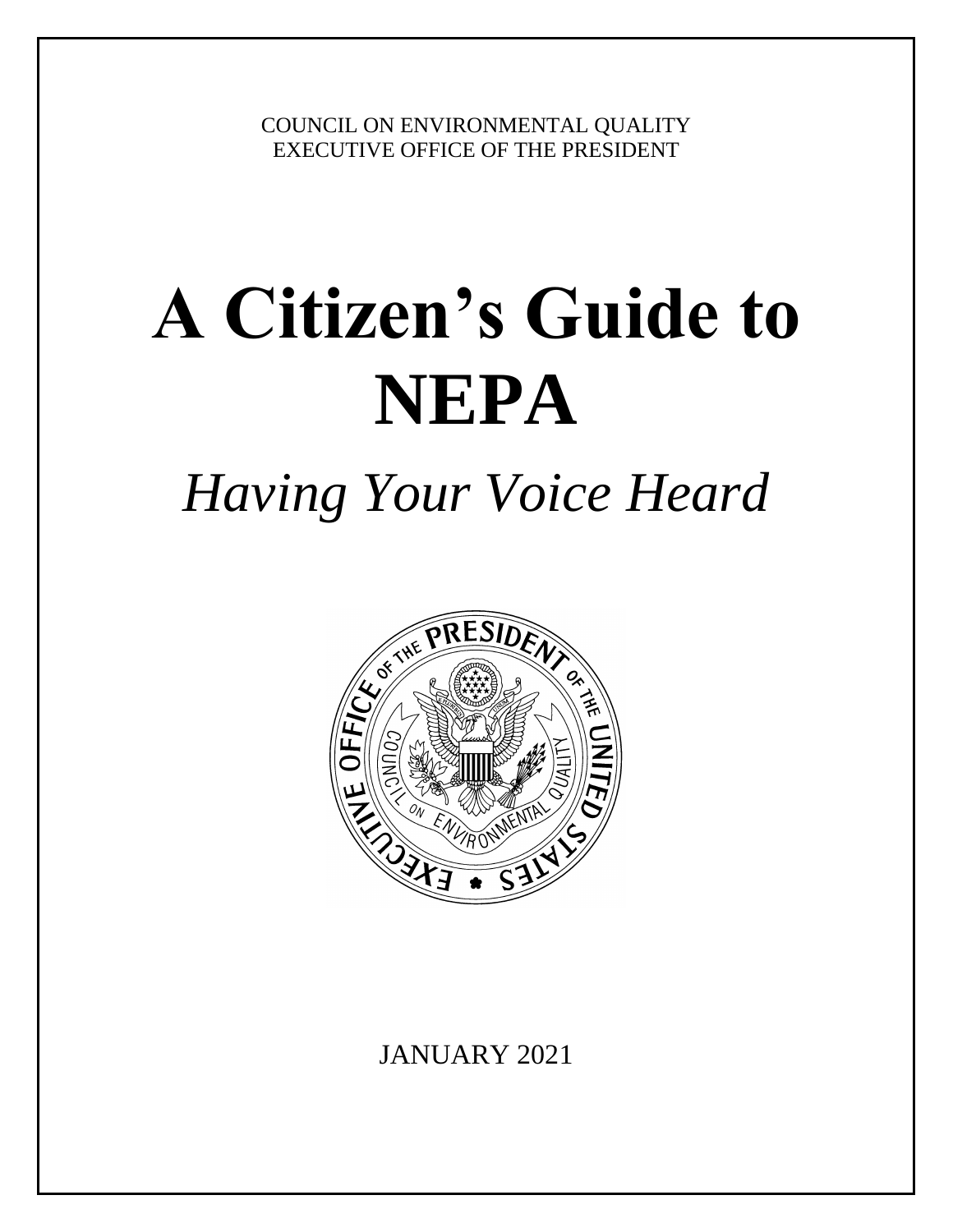The Council on Environmental Quality (CEQ) revised this guide in January 2021 to reflect the updated National Environmental Policy Act (NEPA) Implementing Regulations that became effective on September 14, 2020. CEQ modernized and clarified the regulations to facilitate more efficient, effective, and timely NEPA reviews by Federal agencies. This guide provides an explanation of NEPA, how it is implemented, and how people outside the Federal Government individual citizens, private sector applicants, members of organized groups, and representatives of Tribal, State, or local government agencies—can participate in the assessment of environmental impacts conducted by Federal agencies. This guide is informational, does not establish new requirements, and is not formal CEQ guidance. The contents of this document do not have the force and effect of law and are not meant to bind the public in any way. This document is intended only to provide clarity to the public regarding existing requirements under the law or agency policies.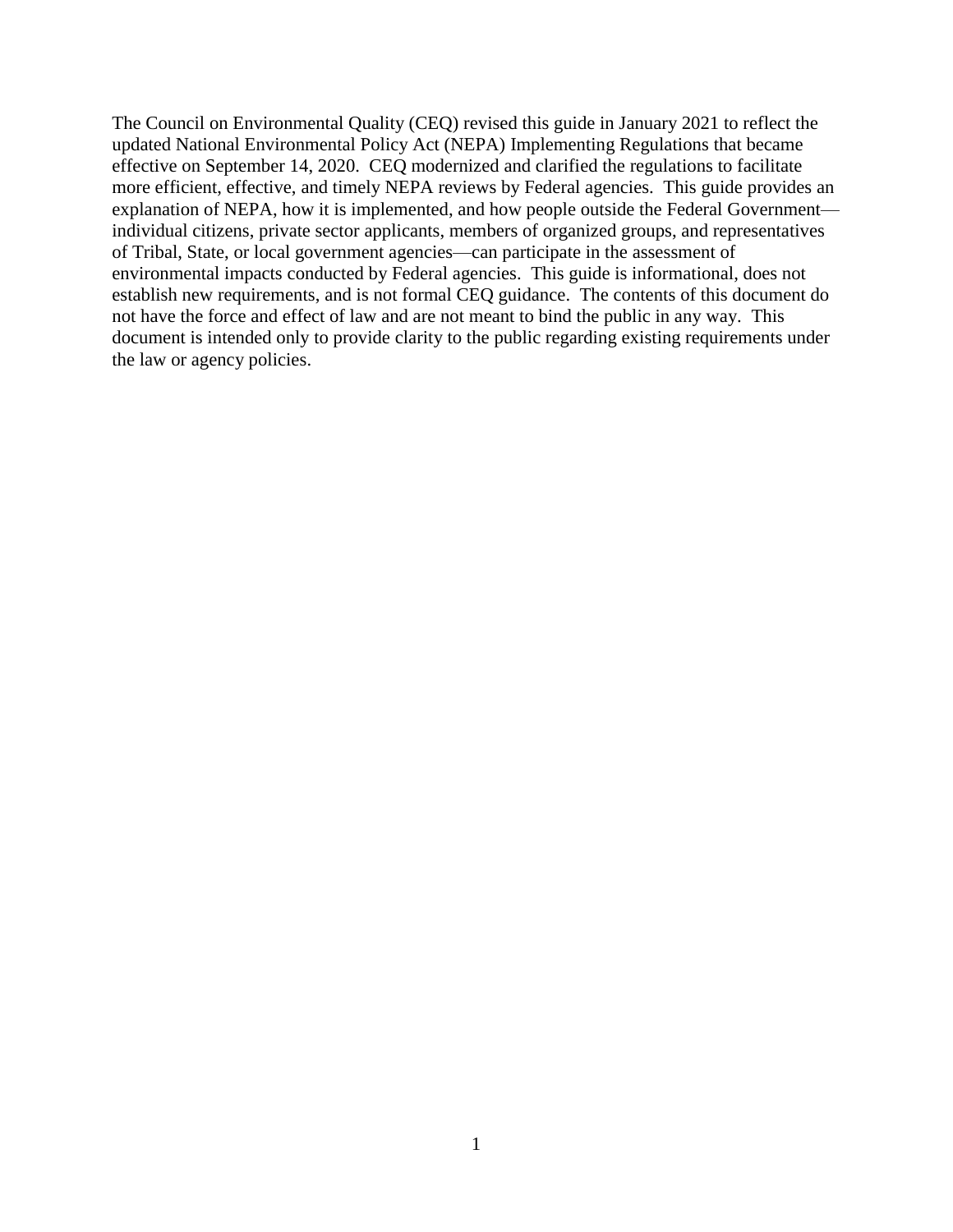## **Table of Contents**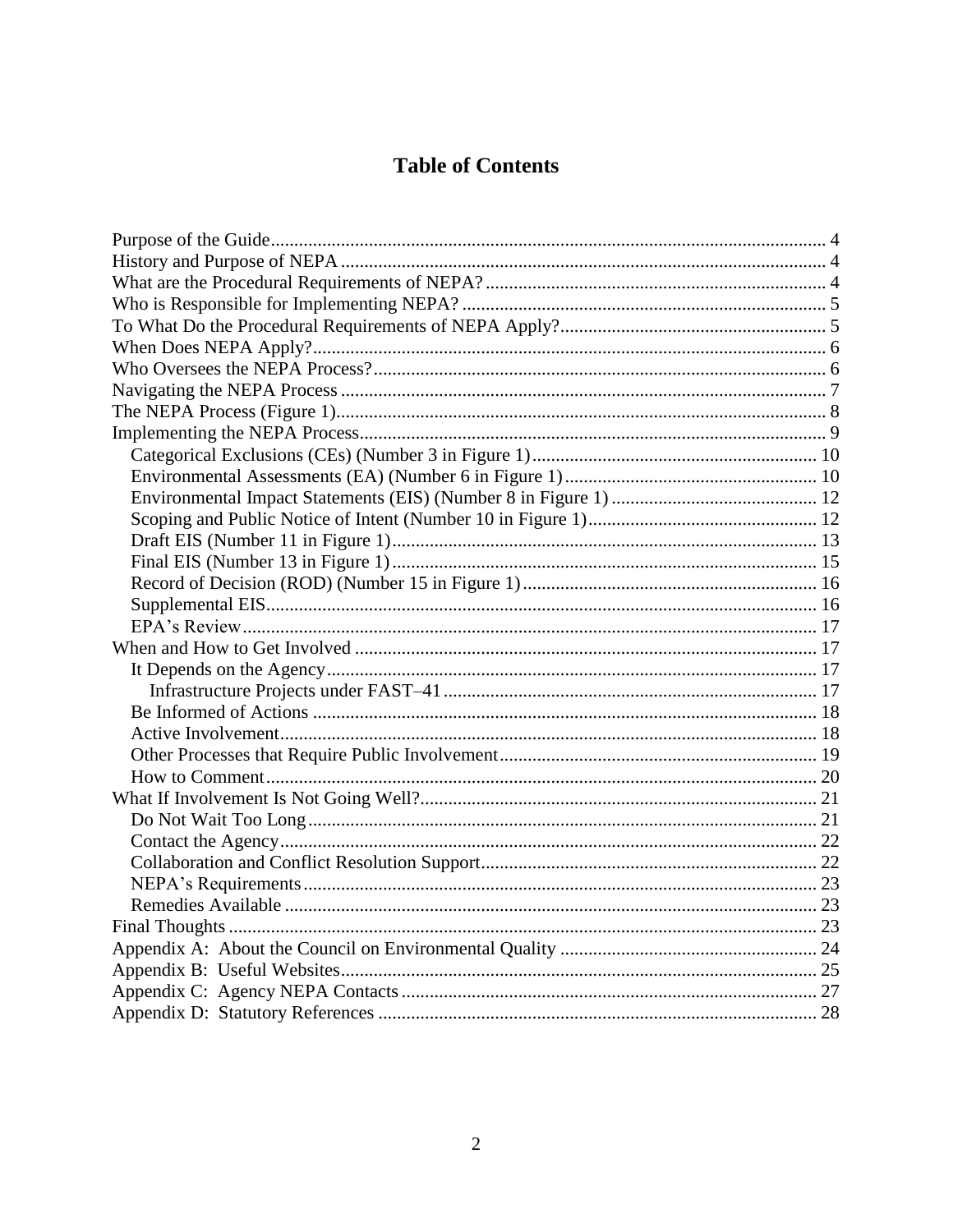## **List of Acronyms**

| <b>CE</b>    | Categorical Exclusion                               |
|--------------|-----------------------------------------------------|
| <b>CEQ</b>   | <b>Council on Environmental Quality</b>             |
| <b>CFR</b>   | Code of Federal Regulations                         |
| EA           | <b>Environmental Assessment</b>                     |
| <b>EIS</b>   | <b>Environmental Impact Statement</b>               |
| <b>EPA</b>   | U.S. Environmental Protection Agency                |
| <b>FONSI</b> | Finding of No Significant Impact                    |
| <b>NCECR</b> | McCain Center for Environmental Conflict Resolution |
| <b>NEPA</b>  | National Environmental Policy Act                   |
| <b>NOI</b>   | Notice of Intent                                    |
| <b>ROD</b>   | Record of Decision                                  |
| U.S.C.       | <b>United States Code</b>                           |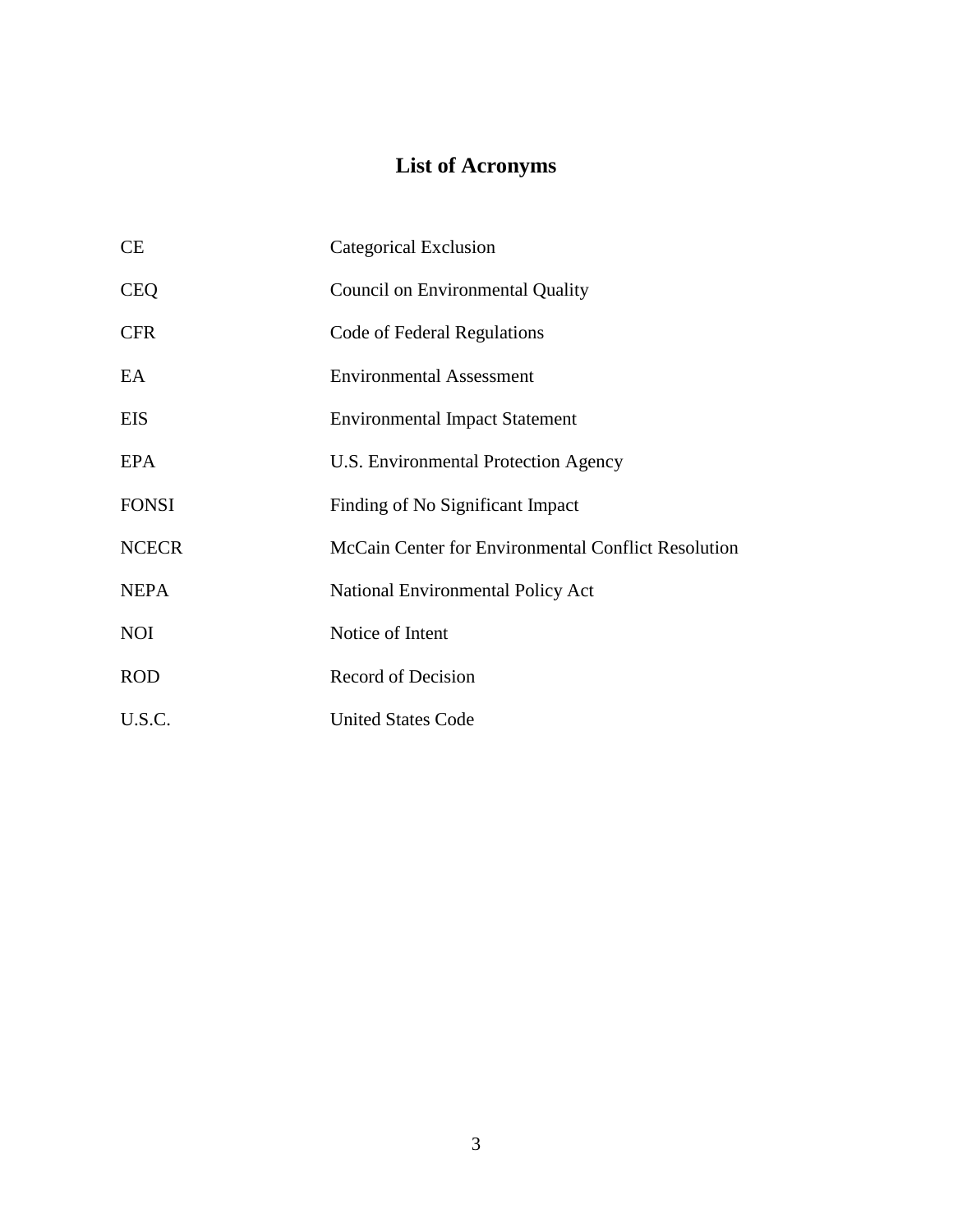## <span id="page-4-0"></span>**Purpose of the Guide**

CEQ developed this guide to help citizens and organizations effectively participate in Federal agencies' environmental reviews under the National Environmental Policy Act (NEPA), which requires the consideration of environmental effects in Federal decision making.<sup>1</sup> With some limited exceptions, all Federal agencies in the executive branch have to comply with NEPA before they make final decisions about major Federal actions that could have environmental effects. The Federal Government takes hundreds of actions every day that may be subject to NEPA, including Federal construction projects, plans to manage and develop federally owned lands, and Federal approvals of non-Federal activities such as grants, licenses, and permits.

The environmental review process under NEPA provides an opportunity for citizens to get involved in a Federal agency's decision-making process. This guide will help you understand proposals for Federal actions, when to offer your thoughts on alternative ways for the agency to accomplish what it proposes, and how to offer your comments on the agency's analysis of the environmental effects of the proposed action and possible mitigation of potential harmful effects of such actions. NEPA requires Federal agencies to consider the effects of their actions on the environment, including interrelated social, cultural, and economic effects. Citizens often possess helpful information about the potential environmental, social, and economic effects that proposed Federal actions may have on people, places, and resources. NEPA's requirements provide you the opportunity to provide information to a Federal agency so it can take your input and unique perspective into account during the decision-making process.

## <span id="page-4-1"></span>**History and Purpose of NEPA**

Congress enacted NEPA in December 1969, and President Nixon signed it into law on January 1, 1970. NEPA established this country's national environmental policy and a process to implement it. Section 101 of NEPA declares that the national policy is "to use all practicable means and measures, including financial and technical assistance, in a manner calculated to foster and promote the general welfare, to create and maintain conditions under which man and nature can exist in productive harmony, and [to] fulfill the social, economic, and other requirements of present and future generations of Americans." 42 U.S.C. 4331(a).

## <span id="page-4-2"></span>**What are the Procedural Requirements of NEPA?**

Section 102 of NEPA contains procedures to ensure Federal agencies carry out the national policy of Section 101. These procedures require Federal agencies to engage in an environmental review process that integrates the consideration of the environment in Federal agency decisionmaking. NEPA also directs Federal agencies, to the fullest extent possible, to interpret and administer the policies, regulations, and public laws of the United States consistent with the policies set forth in NEPA.<sup>2</sup>

In NEPA, Congress recognized that the Federal Government's actions may cause significant environmental effects. Using the NEPA process, agencies must determine if their proposed actions will have significant environmental effects and consider the reasonably foreseeable environmental and related social and economic effects of their proposed actions that have a reasonably close causal relationship to the proposed actions. NEPA does not require particular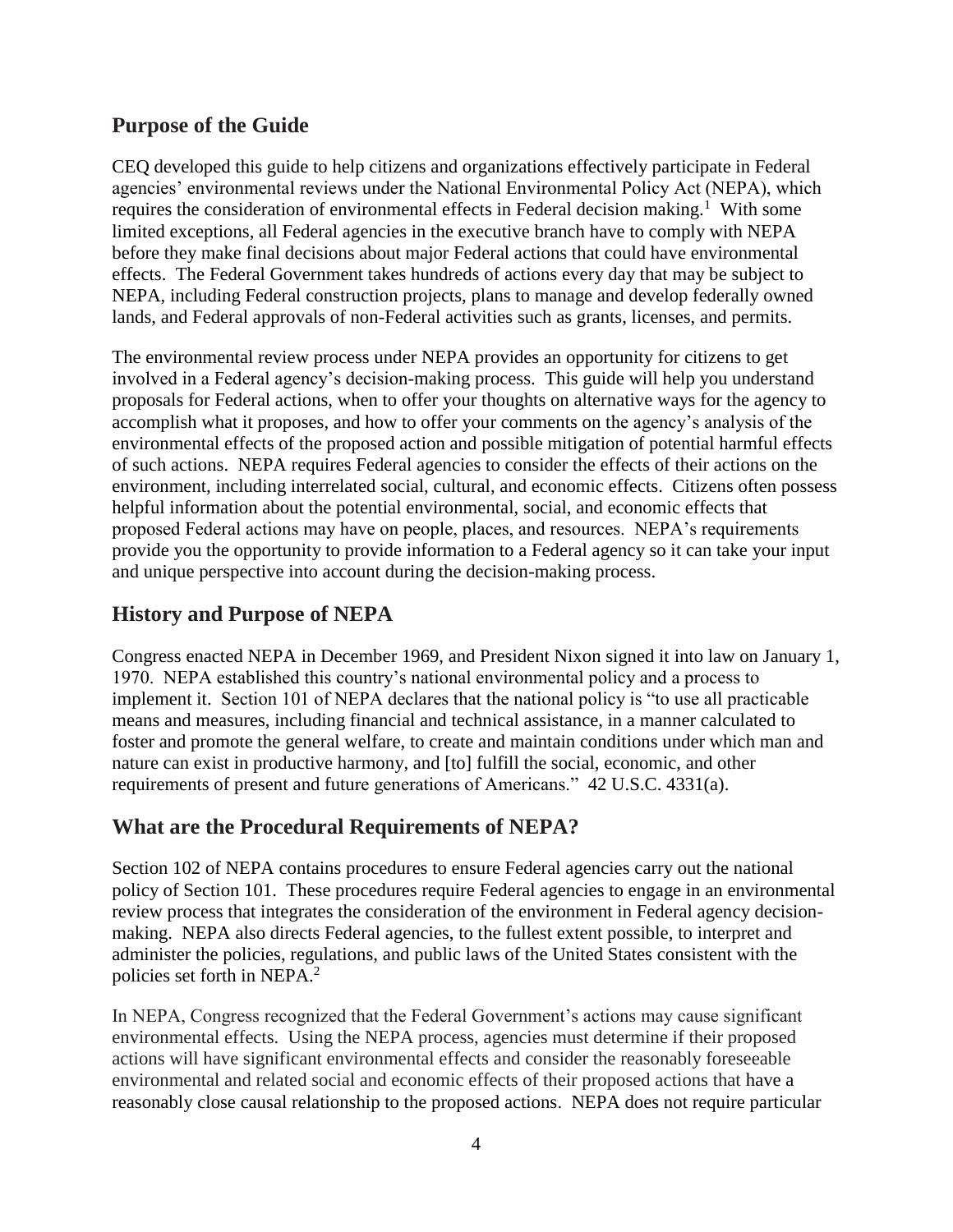results or outcomes. Rather, NEPA encourages better decisions by requiring agencies to consider the environmental effects of their proposed actions in making their decisions. This environmental review process has two major purposes: ensuring that agencies consider the significant environmental consequences of their proposed actions and informing the public about their decision making.

NEPA also created the Council on Environmental Quality (CEQ). One of the responsibilities of CEQ is to consult with Federal agencies on procedures to implement NEPA's procedural requirements. In 1978, CEQ issued binding regulations directing agencies on the fundamental requirements necessary to fulfill their NEPA procedural obligations. CEQ updated these regulations in 2020 to facilitate more efficient, effective, and timely NEPA reviews by Federal agencies and to improve interagency coordination.<sup>3</sup>

## <span id="page-5-0"></span>**Who is Responsible for Implementing NEPA?**

NEPA's procedural requirements apply to all Federal agencies in the executive branch and some Federal boards, commissions, independent agencies, and committees. NEPA does not apply to the President, to Congress, or to the Federal courts.<sup>4</sup>

Because NEPA implementation is an important responsibility of the Federal Government, many Federal agencies have established offices dedicated to NEPA policy and program oversight. Employees in these offices prepare NEPA guidance, policy, and procedures for the agency, and often make this information available to the public through the Internet. A "senior agency official" oversees the agency's overall compliance with NEPA and resolves any implementation issues that may arise, including those related to agency timelines and schedules for environmental reviews.<sup>5</sup> Federal agencies must develop their own capacity within a NEPA program in order to develop analyses and documents (or review those prepared by others) to ensure informed decision making.<sup>6</sup> Most agency NEPA procedures are available online at [NEPA.gov](https://nepa.gov/) or on individual agency websites, which agencies are required to maintain to allow agencies and the public to efficiently and effectively access information about NEPA reviews.<sup>7</sup> Agency NEPA procedures also are published in the *Federal Register* for public review and comment when first proposed and some are later codified and published in the Code of Federal Regulations.<sup>8</sup> If you experience difficulty locating an agency's NEPA procedures, you can contact the agency NEPA point of contact and ask for a copy of their procedures.<sup>9</sup>

## <span id="page-5-1"></span>**To What Do the Procedural Requirements of NEPA Apply?**

NEPA's procedural requirements apply to a Federal agency's decisions on proposed actions, including providing permits for private actions; financing, assisting, conducting, or approving projects or programs; issuing agency rules, regulations, plans, policies, or procedures; making Federal land management decisions; and an agency's legislative proposals.<sup>10</sup> NEPA applies when a Federal agency has discretion to choose among one or more alternative means of accomplishing a particular goal.<sup>11</sup>

Frequently, private individuals or companies will become involved in the NEPA process when they need a permit issued by a Federal agency. When a company applies for a permit (for example, for crossing Federal lands or impacting waters of the United States), the agency that is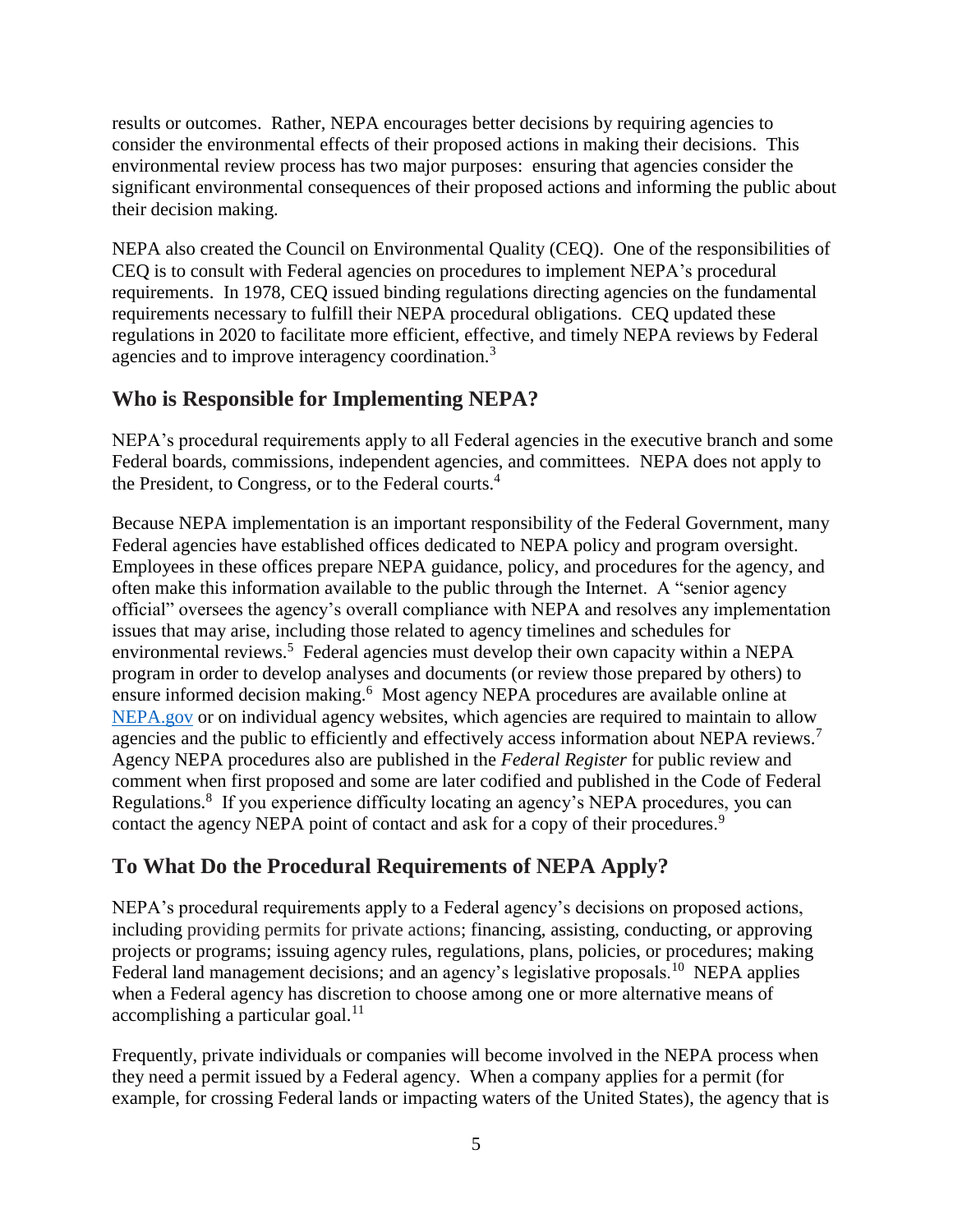being asked to issue the permit must evaluate the reasonably foreseeable environmental effects of the permit decision that have a reasonably close causal relationship to the agency decision. Federal agencies might require the private company or developer to pay for the preparation of analyses, but the agency remains responsible for the scope and accuracy of the analysis.

## <span id="page-6-0"></span>**When Does NEPA Apply?**

NEPA requires agency decision makers to make informed decisions. Therefore, the NEPA process must be completed before an agency makes a final decision on a proposed action. As a threshold matter, agencies start the NEPA process early by evaluating in their agency NEPA procedures the extent to which a proposed action requires environmental analysis.<sup>12</sup> NEPA does not require the decision maker to select the environmentally preferable alternative or prohibit adverse environmental effects. Indeed, decision makers in Federal agencies often must take into account other concerns and policy considerations in the decision-making process, such as social, economic, technical or national security interests. But NEPA does require that decision makers be informed of the environmental consequences of their decisions.

Federal agencies also can use the NEPA process to comply with other environmental requirements like the Endangered Species Act, the National Historic Preservation Act, the Environmental Justice Executive Order, and other Federal, State, Tribal, and local laws and regulations.<sup>13</sup> Agencies often coordinate to conduct these other environmental reviews concurrently to increase efficiency and avoid duplication.<sup>14</sup>

## <span id="page-6-1"></span>**Who Oversees the NEPA Process?**

There are two Federal agencies that have particular responsibilities relating to NEPA. CEQ has primary responsibility for overseeing implementation of NEPA by Federal agencies. Congress placed CEQ in the Executive Office of the President and gave it many responsibilities, including the responsibility to ensure that Federal agencies meet their obligations under the Act. CEQ oversees implementation of NEPA, principally through issuance and interpretation of NEPA regulations that implement the procedural requirements of NEPA. CEQ also reviews and approves Federal agency NEPA procedures, approves alternative arrangements for compliance with NEPA in the case of emergencies, and helps to resolve disputes between Federal agencies and with other governmental entities and members of the public.

The CEQ regulations set forth requirements for agencies and call for agencies to update their own implementing procedures that implement these requirements based on each agency's specific mandates, obligations, and missions.<sup>15</sup> These agency-specific NEPA procedures account for the slight differences in agencies' NEPA processes.

The Environmental Protection Agency's (EPA's) Office of Federal Activities also conducts NEPA oversight as it reviews environmental impact statements (EISs) and some environmental assessments (EAs) issued by Federal agencies.<sup>16</sup> It provides its comments to the public by publishing summaries of them in the *Federal Register*, a daily publication that provides notice of Federal agency actions. Appendix B has information on the *Federal Register*. EPA's reviews are intended to assist Federal agencies in improving their NEPA analyses and decisions.<sup>17</sup>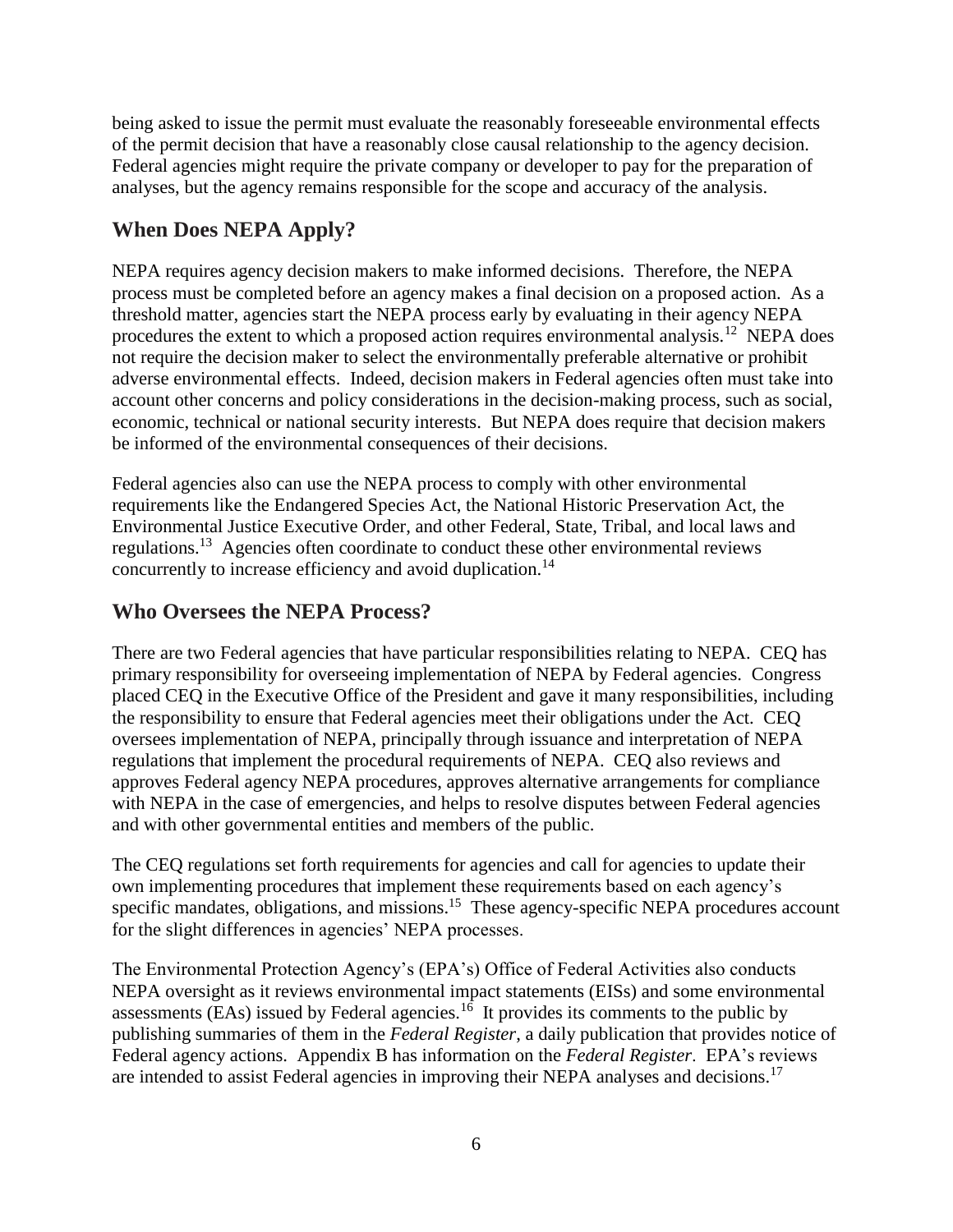In addition to CEQ's and EPA's oversight, other agencies also may assist in the NEPA process, particularly in issue resolution (for example, the McCain Center for Environmental Conflict Resolution (NCECR) and Federal Permitting Improvement Steering Council).

## <span id="page-7-0"></span>**Navigating the NEPA Process**

Each year, Federal agencies prepare thousands of EAs and hundreds of EISs. These documents provide citizens and communities with an opportunity to learn about and be involved in the agencies' environmental reviews that are part of the Federal agency decision-making process. It is important to understand that commenting on a proposal is not a "vote" on whether the proposed action should take place. Nonetheless, the information you provide during the EA and EIS process can influence the decision makers and their final decisions because NEPA requires that Federal decision makers be informed of the environmental consequences of their decisions.

This guide will help you better navigate the NEPA process and better understand the roles of the various other actors. While reading the guide, please refer to the flowchart, "The NEPA Process," in Figure 1, which details the steps of the NEPA process. For ease of reference, each step of the process is designated with a number that is highlighted in the text discussing that particular step. While agencies may differ slightly in how they comply with NEPA, understanding the basics will give you the information you need to work effectively with any agency's process.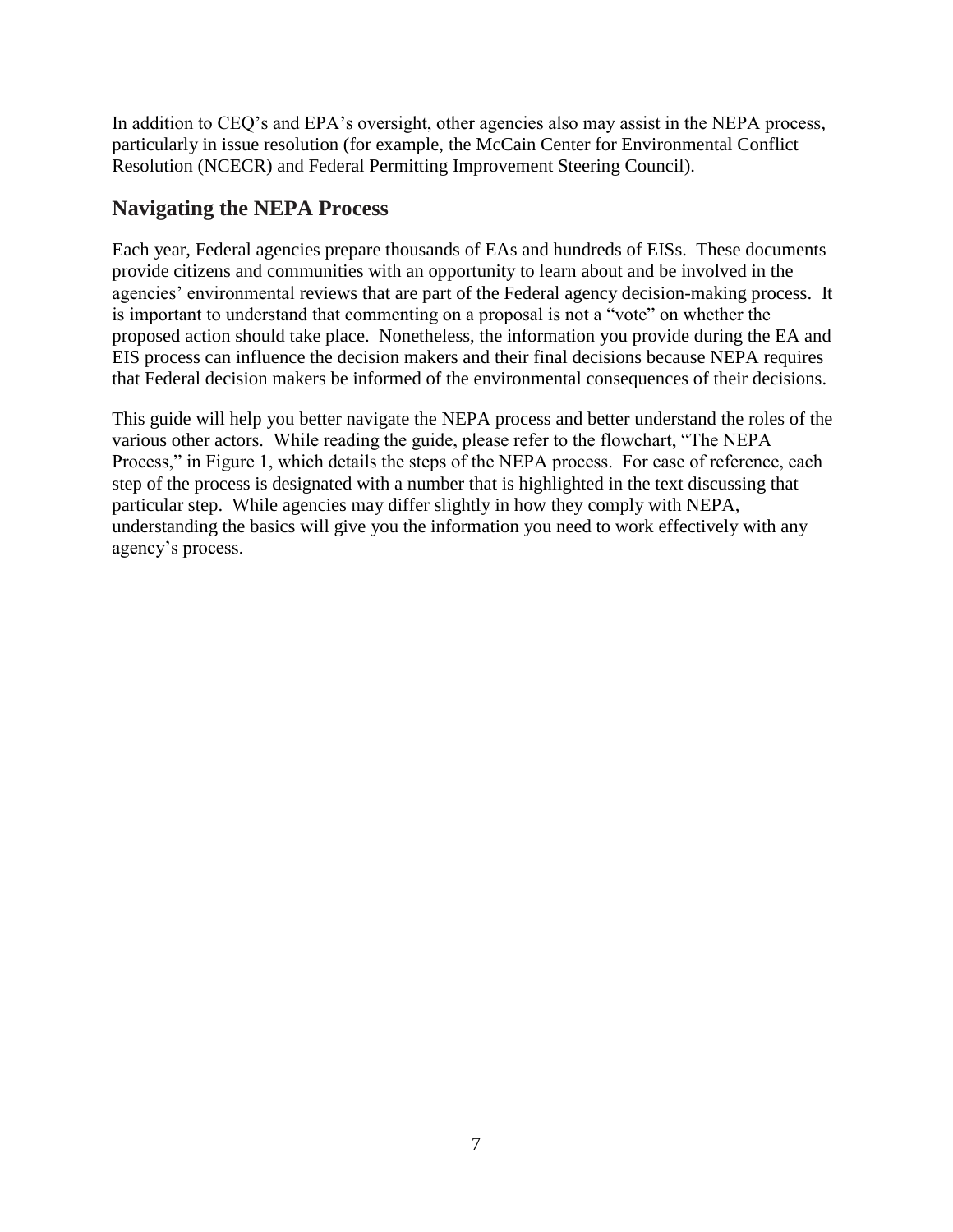## <span id="page-8-0"></span>**The NEPA Process (Figure 1)**



*\* Significant new circumstances or information relevant to environmental concerns or substantial changes in the proposed action that are relevant to environmental concerns may necessitate preparation of a supplemental EIS following either the draft or final EIS, or the Record of Decision. 40 CFR 1502.9(d).*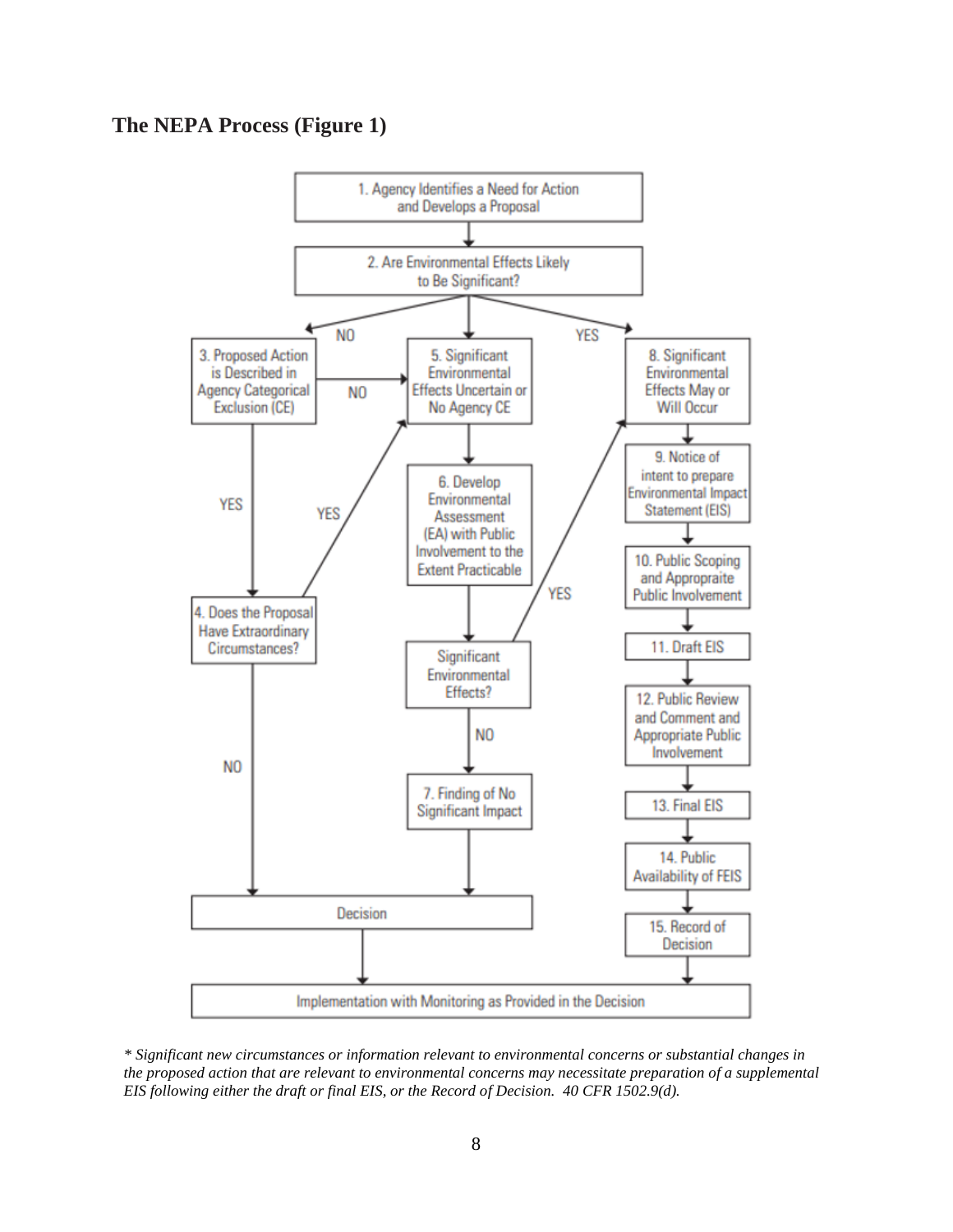The NEPA process begins when an agency develops a proposal to address a need to take an action. The need to take an action may be something the agency identifies itself, or it may be a need to make a decision on a proposal brought to it by someone outside of the agency, for example, an applicant for a permit. Based on the need, the agency develops a proposal for action (Number 1 in Figure 1). If it is the only Federal agency involved, that agency will automatically be the "lead agency," which means it has the primary responsibility for compliance with NEPA.

Some large or complex proposals involve multiple Federal agencies along with State, Tribal, and local agencies. If another Federal, State, Tribal, or local agency has a major role in the proposed action and also has NEPA responsibilities or responsibilities under a similar NEPA-like law,  $^{18}$ that agency may be a "joint lead agency." A "joint lead agency" shares the lead agency's responsibility for management of the NEPA process, including public involvement and the preparation of documents.

Other Federal, State, Tribal, or local government agencies may have a decision or special expertise regarding a proposed action, but less of a role than the lead agency. In that case, such a Federal, State, Tribal, or local government agency may be a "cooperating agency." A "cooperating agency" is an agency that has jurisdiction by law or special expertise with respect to any environmental impact involved in a proposal (or a reasonable alternative). Thus, a "cooperating agency" typically will have some responsibilities for the analysis related to its jurisdiction or special expertise.

## **Special Situations**

- Congress may exempt an action from NEPA.
- If the agency needs to take an action that would typically require preparation of an EIS in response to an emergency, and there is insufficient time to follow the regular NEPA process, then the agency can proceed immediately to mitigate harm to life, property, or important resources, and work with CEQ to develop alternative arrangements for compliance with NEPA (40 CFR 1506.12). The NEPA analyses and document may involve classified information. If the entire action is classified, the agency will still comply with the analytical requirements of NEPA, but the information will not be released for public review. If only a portion of the information is classified, the agency will organize the classified material so that the unclassified portions can be made available for review (40 CFR 1507.3(f)).

## <span id="page-9-0"></span>**Implementing the NEPA Process**

The CEQ NEPA regulations establish three levels of review for Federal agencies to assess proposals for agency action: a categorical exclusion (CE), an EA, or an EIS. Once it has developed a proposed action, the agency will determine which level of NEPA review the agency will pursue. Agencies may review expeditiously those actions that normally do not have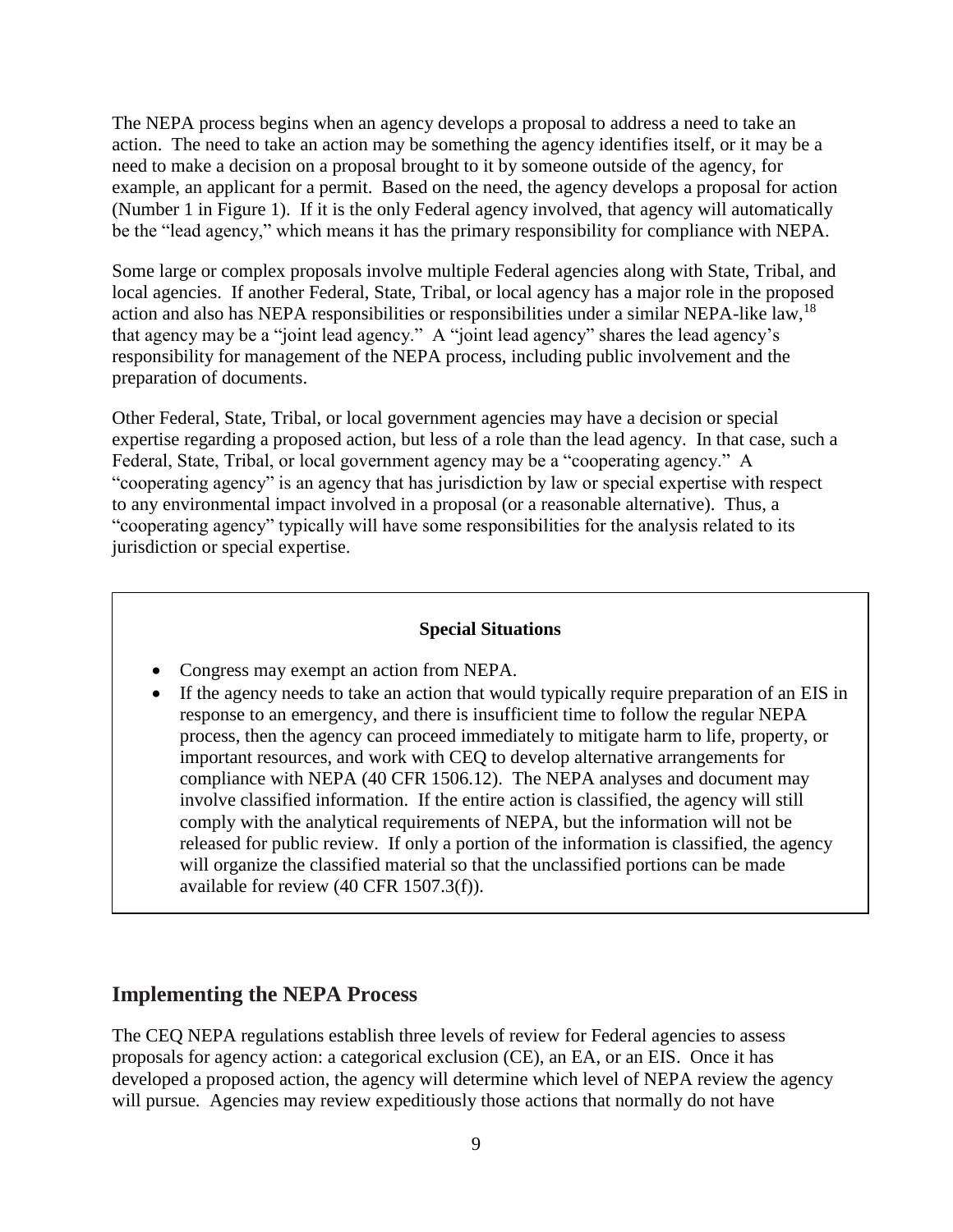significant effects by using CEs or, for actions that are not likely to have significant effects, by preparing EAs. By using CEs and EAs whenever appropriate, agencies then can focus their limited resources on those actions that are likely to have significant effects and require an EIS.

## <span id="page-10-0"></span>*Categorical Exclusions (CEs) (Number 3 in Figure 1)*

A CE is a category of actions that the agency has determined does not normally have a significant effect on the human environment.<sup>19</sup> Examples include issuing administrative personnel procedures, making minor facility renovations (such as installing energy-efficient lighting), and reconstruction of hiking trails on public lands. Agencies develop a list of CEs specific to their operations when they develop or revise their NEPA implementing procedures in accordance with CEQ's NEPA regulations.<sup>20</sup>

A CE is based on an agency's experience with a particular kind of action and its environmental effects. The agency may have studied the action in previous EAs, found no significant impact on the environment based on the analyses, and validated the lack of significant impacts after the implementation. If this is a type of action that will be repeated over time, the agency may decide to amend their implementing regulations to include the action as a CE. In these cases, the draft agency procedures are published in the *Federal Register*, and a public comment period is required. Members of the public may comment on draft agency procedures that are proposing new CEs or amending existing CEs to ensure the agency takes into consideration relevant information and views.

An agency may comply with NEPA by determining that a CE applies to a proposed action and verifying that no extraordinary circumstances exist that may cause the proposed action to have a significant effect. Extraordinary circumstances typically include such matters as effects to endangered species, protected cultural sites, and wetlands (Number 4 in Figure 1). If there are no extraordinary circumstances indicating that the effects of the action may be significant, or there are circumstances that lessen the impacts or other conditions sufficient to avoid significant effects, then the agency can proceed with the action.

If the proposed action is not included in the description provided in the CE established by the agency, or there are extraordinary circumstances, the agency must prepare an EA or an EIS, or develop a new proposal that may qualify for application of a CE. When the agency does not know or is uncertain whether significant impacts are expected, the agency should prepare an EA to determine if there are significant environmental effects.

## <span id="page-10-1"></span>*Environmental Assessments (EA) (Number 6 in Figure 1)*

The purpose of an EA is to determine the significance of the potential environmental effects of a proposed Federal action and to look at alternative means to achieve the agency's objectives. The EA is a concise public document to aid an agency's compliance with NEPA and support its determination whether to prepare an EIS (Number 6 in Figure 1) or a finding of no significant impact (FONSI) (Number 7 in Figure 1).<sup>21</sup>

Agencies must complete EAs within one year of the agency decision to prepare an EA unless a senior agency official of the lead agency approves a longer period in writing and establishes a new time limit. $^{22}$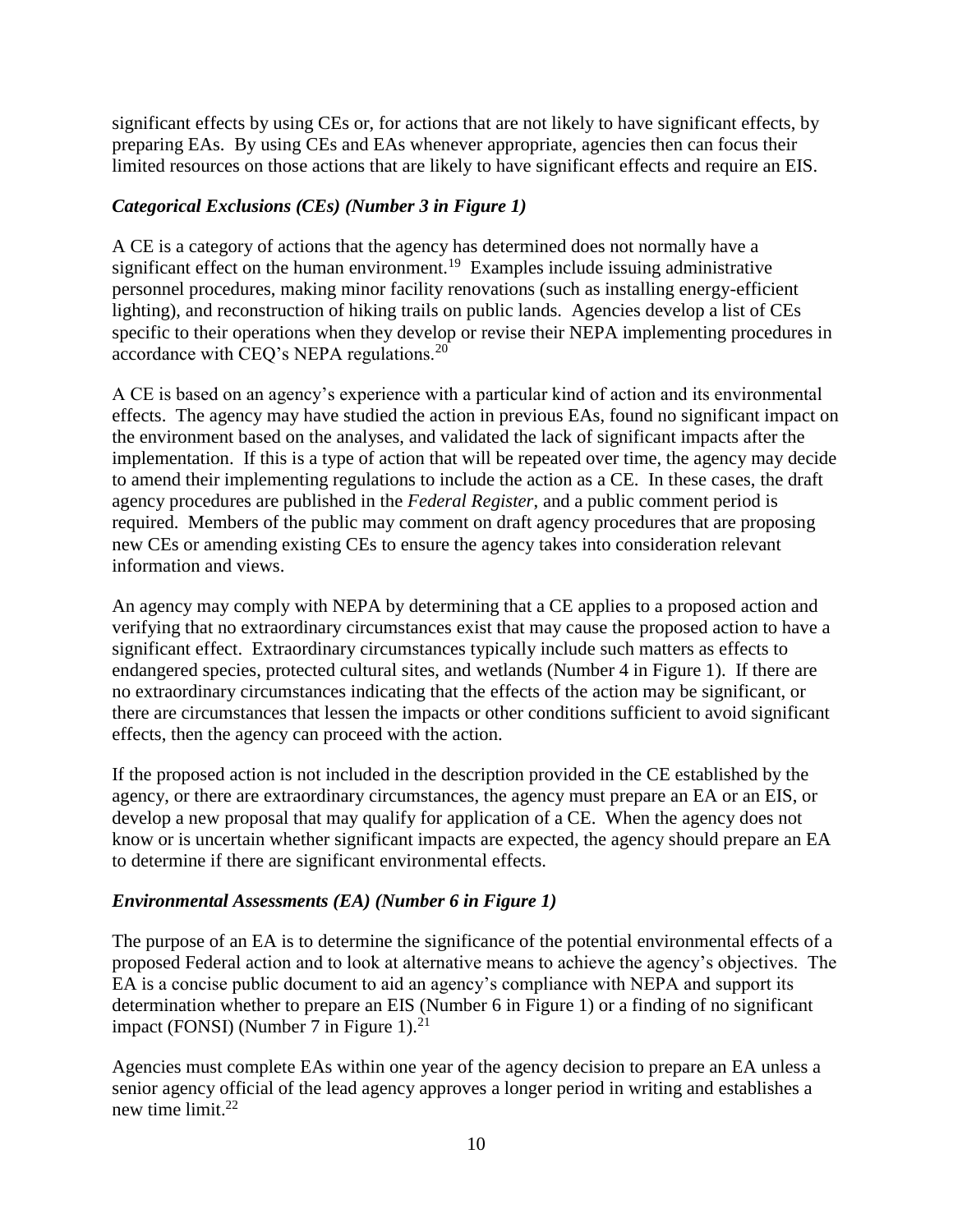An EA should include brief discussions of:

- The purpose and need for the proposal;
- Alternative courses of action for any proposal that involves unresolved conflicts concerning alternative uses of available resources;
- The environmental impacts of the proposed action and alternatives; and
- A listing of agencies and persons consulted.<sup>23</sup>

Because the EA serves to evaluate the significance of a proposal for agency action, it should focus on the potentially affected environment and degree of the effects of the action.<sup>24</sup> Often the EA will identify ways in which the agency can revise the action to minimize environmental effects.

When preparing an EA, the agency has discretion as to the level of public involvement (Number 6 in Figure 1). The CEQ regulations state that the agency must involve, to the extent practicable, the public, State, Tribal, and local governments, other relevant agencies, and applicants in preparing EAs.<sup>25</sup> Sometimes agencies will choose to use the scoping and public comment periods that are found in the EIS process. In other situations, agencies make the EA and a draft FONSI available to interested members of the public.

Some agencies require that interested parties be notified of the decision to prepare an EA. Some agencies keep a notification list of parties interested in a particular kind of action or in all agency actions. Other agencies simply prepare the EA. It is important that you read the specific NEPA procedures of the proposing agency or ask the local NEPA point of contact working on the project about the process and let the appropriate agency representative know if you are interested in being notified of all NEPA documents or NEPA processes related to a particular type of action.

The EA process concludes with either a FONSI (Number 7 in Figure 1) or a determination to proceed to preparation of an EIS. A FONSI is a document that presents the reasons why the agency has concluded that there are no significant environmental impacts projected to occur upon implementation of the action.<sup>26</sup> The FONSI either includes the EA or incorporates the EA by reference.

In two circumstances, the CEQ NEPA regulations require agencies to make the proposed FONSI available for public review for 30 days.<sup>27</sup> Those situations are:

- If the type of proposed action has not been done before by the particular agency, or
- If the action is something that typically would require an EIS under the agency NEPA procedures.

If this is the case, the agency usually publishes a notice of availability of the FONSI with information on how and where to provide your comments. The agency may post it on its website, publish it in local newspapers, publish it in the *Federal Register*, or make available in some other manner. If you are interested in a particular action that is the subject of an EA, you should find out from the agency how it will make the FONSI available.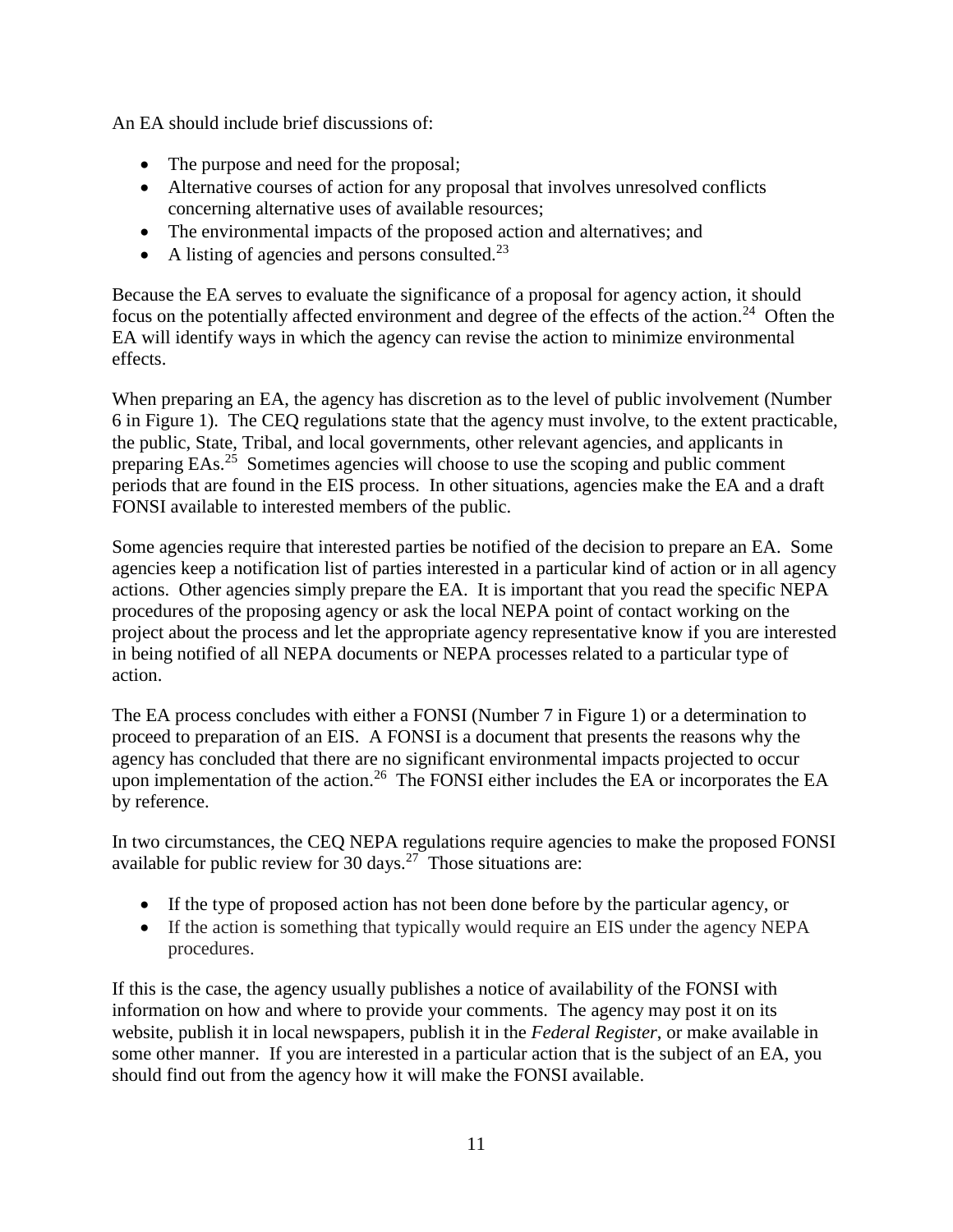## <span id="page-12-0"></span>*Environmental Impact Statements (EIS) (Number 8 in Figure 1)*

A Federal agency must prepare an EIS if it is proposing a major Federal action significantly affecting the quality of the human environment.<sup>28</sup> The regulatory requirements for an EIS are more detailed than the requirements for an EA or a CE. The EIS process consists of four main stages, which are explained below: scoping with a public notice of intent (NOI) to prepare an EIS, the draft EIS and public comment period, the final EIS, and the record of decision (ROD).

To the extent practicable, if a proposal will require action by more than one Federal agency, the lead and cooperating agencies will evaluate the proposal in a single EIS and issue a joint ROD. Agencies must complete EISs within two years from the date of the NOI unless a senior agency official of the lead agency approves a longer period in writing and establishes a new time limit.<sup>29</sup>

## *Scoping and Public Notice of Intent (Number 10 in Figure 1)*

<span id="page-12-1"></span>When a proposed action is sufficiently developed for agency consideration, the agency may begin the process of determining the scope of issues for analysis in an EIS. Scoping generally involves identifying significant issues, eliminating non-significant issues from further study, and determining the range of actions, alternatives, and impacts to be considered by the EIS.<sup>30</sup>

A cornerstone of the scoping process is the publication of a NOI to prepare an EIS in the *Federal Register*, which provides information on the proposed action (Number 10 in Figure 1).<sup>31</sup> The lead agency publishes the NOI as soon as practicable after the agency determines that the proposal is sufficiently developed to allow for meaningful public comment on alternatives, information, and issues for analysis in the EIS. The NOI briefly summarizes the proposal, including the purpose and need, expected impacts, and possible alternatives. Under the updated CEQ regulations, agencies must request in the NOI public comment specifically on potential alternatives, information, and analyses relevant to the proposed action. The NOI also provides a schedule for the decision-making process including anticipated permits and other authorizations, and describes the agency's proposed scoping process, including any meetings and how the public can get involved. The NOI also contains an agency point of contact who can answer questions about the proposed action and the NEPA process. Scoping also may include pre-application communication with potential cooperating agencies, an applicant, and survey work conducted before or after the publication of the NOI. The scoping process is the best time to identify issues, determine points of contact, establish project schedules, and provide recommendations to the agency. The overall goal is to define the scope of issues to be addressed in depth in the analyses that will be included in the EIS. Specifically, the scoping process will:

- Identify the significant issues to be analyzed in the EIS and eliminate from detailed study non-significant issues;
- Identify people or organizations who are interested in the proposed action and invite them to participate;
- Determine the roles and responsibilities of lead and cooperating agencies;
- Identify any related EAs or EISs;
- Identify gaps in data and informational needs;
- Identify other environmental review and consultation requirements so they can be integrated with the EIS; and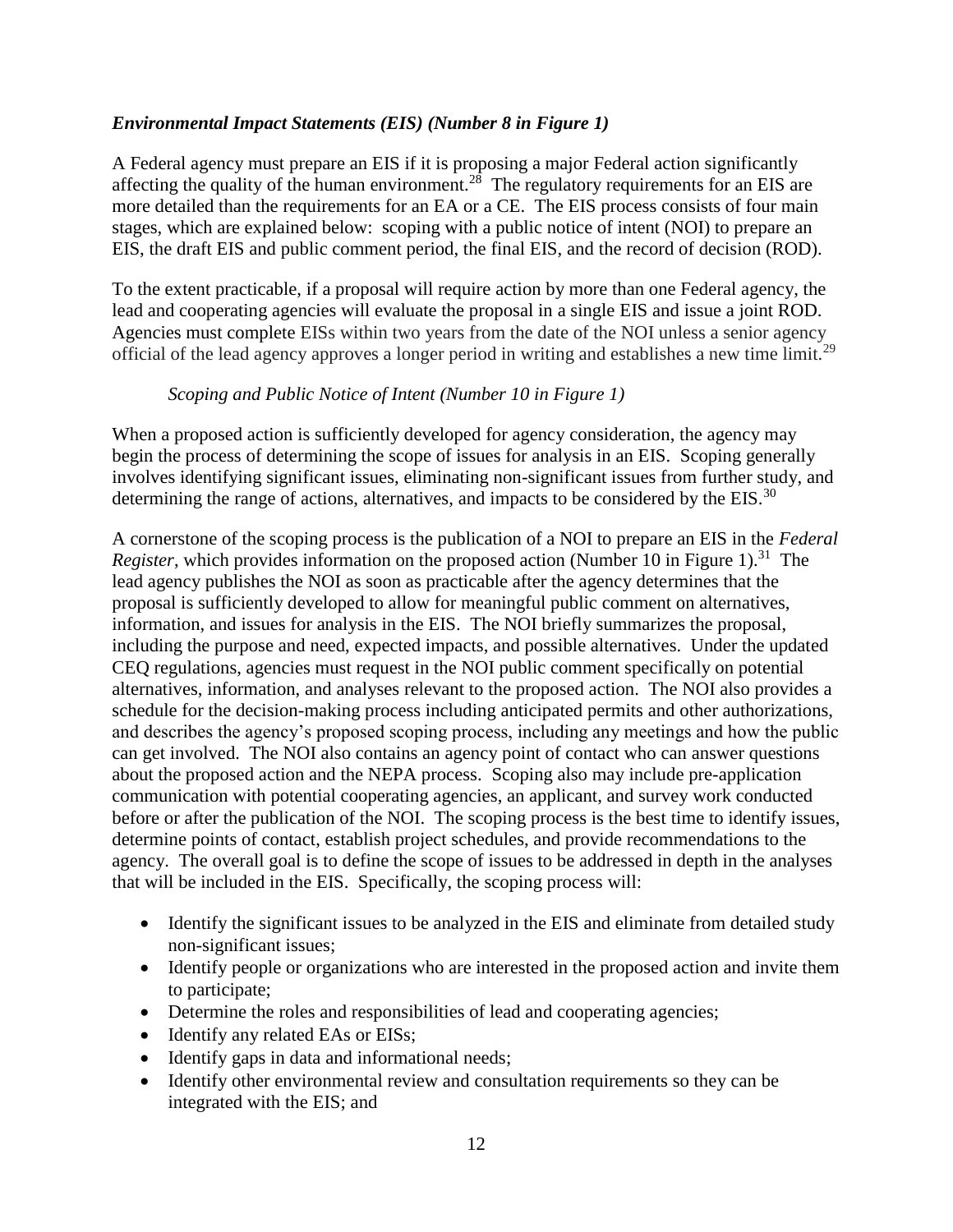• Indicate the relationship between the development of the environmental analysis and the agency's tentative decision-making schedule.<sup>32</sup>

As part of the process, agencies must identify and invite the participation of interested persons. The agency should choose whatever communications methods are best for effective involvement of communities, whether local, regional, or national, that are interested in the proposed action, and the agency must consider the ability of affected persons to access electronic media. Video conferencing, public meetings, conference calls, formal hearings, or informal workshops are among the legitimate ways to conduct scoping. It is in your interest to become involved as soon as the EIS process begins and to use the scoping opportunity to make thoughtful, rational presentations on impacts and alternatives. Some of the most constructive and beneficial interaction between the public and an agency occurs when citizens identify or develop reasonable alternatives that the agency can evaluate in the EIS.

#### **NEPA is About People and Places**

#### *Draft EIS (Number 11 in Figure 1)*

<span id="page-13-0"></span>The next major step in the EIS process that provides an opportunity for your input is when the agency publishes a draft EIS for public comment. The agency publishes its EIS on an agency website and the EPA publishes a Notice of Availability in the *Federal Register* informing you and other members of the public that the draft is available for comment (Number 11 in Figure 1). Based on the communication plan established by the agency, websites, local papers, or other means of public notice may also be used. The comment period is at least 45 days long. During this time, the agency may conduct webinars, public meetings, or hearings as a way to solicit comments.<sup>33</sup> The agency will also request comments from other Federal, State, Tribal, and local agencies that may have jurisdiction or interest in the matter.

One key aspect of a draft EIS is the statement of the underlying purpose and need.<sup>34</sup> Agencies draft a "Purpose and Need" statement to describe what they are trying to achieve by proposing an action. The purpose and need statement explains to the reader why an agency action is necessary, and serves as the basis for identifying the reasonable alternatives that meet the purpose and need.

Another fundamental part of the draft EIS is the identification and evaluation of alternative ways of meeting the purpose and need of the proposed action. The lead agency or agencies must, "evaluate reasonable alternatives, and for alternatives that were eliminated from detailed study, briefly discuss the reasons for their elimination."<sup>35</sup> Reasonable alternatives are those that that are technically and economically feasible, meet the proposal's purpose and need, and, where applicable, meet the goals of the applicant.<sup>36</sup> If the agency is considering an application for a permit or other Federal approval, the agency must still consider all reasonable alternatives. Reasonable alternatives include those that are practical or feasible from the technical and economic standpoint, rather than simply desirable from the standpoint of the applicant. Agencies are obligated to evaluate a reasonable range of feasible alternatives in enough detail so that a reader can compare and contrast the environmental effects of the various alternatives.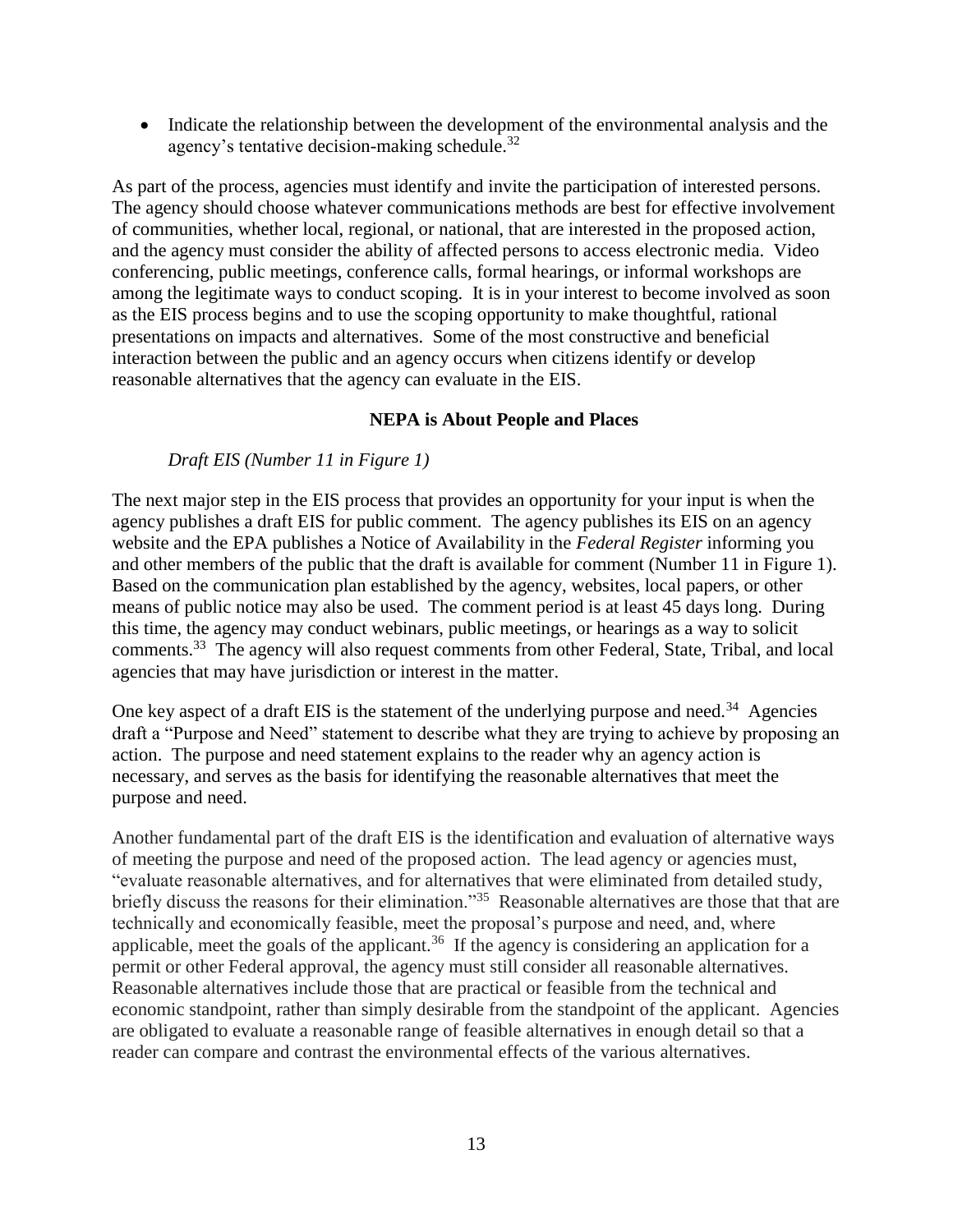If an agency has a preferred alternative when it publishes a draft EIS, the draft must identify which alternative the agency prefers. All agencies must identify a preferred alternative in the final EIS, unless another law prohibits it from doing so.  $37$ 

Agencies must always describe and analyze a "no action" alternative. The "no action" alternative is simply what would happen if the agency did not act upon the proposal for agency action. For example, in the case of an application to the U.S. Army Corps of Engineers for a permit to place fill material from a dredging project in a particular area, the "no action" alternative is no permit. But in the case of a proposed new management plan for the National Park Service's management of a national park, the "no action" alternative is the continuation of the current management plan. The "no action" alternative describes reasonably foreseeable environmental trends or planned actions in the area that would be affected by the proposed action.<sup>38</sup>

## **Definition of Effects**

## **CEQ NEPA Regulation, 40 CFR 1508.1(g)**

*Effects* or *impacts* means changes to the human environment from the proposed action or alternatives that are reasonably foreseeable and have a reasonably close causal relationship to the proposed action or alternatives, including those effects that occur at the same time and place as the proposed action or alternatives and may include effects that are later in time or farther removed in distance from the proposed action or alternatives.

(1) Effects include ecological (such as the effects on natural resources and on the components, structures, and functioning of affected ecosystems), aesthetic, historic, cultural, economic (such as the effects on employment), social, or health effects. Effects may also include those resulting from actions that may have both beneficial and detrimental effects, even if on balance the agency believes that the effect will be beneficial.

(2) A "but for" causal relationship is insufficient to make an agency responsible for a particular effect under NEPA. Effects should generally not be considered if they are remote in time, geographically remote, or the product of a lengthy causal chain. Effects do not include those effects that the agency has no ability to prevent due to its limited statutory authority or would occur regardless of the proposed action.

(3) An agency's analysis of effects shall be consistent with this paragraph (g). Cumulative impact, defined in 40 CFR 1508.7 (1978), is repealed.

The environmental consequences section discusses the effects of the proposed action, no action, and reasonable alternatives. It also forms the scientific and analytic basis for the comparisons of the proposed action and reasonable alternatives made under the alternatives section. For purposes of NEPA, "effects" and "impacts" mean the same thing—changes to the human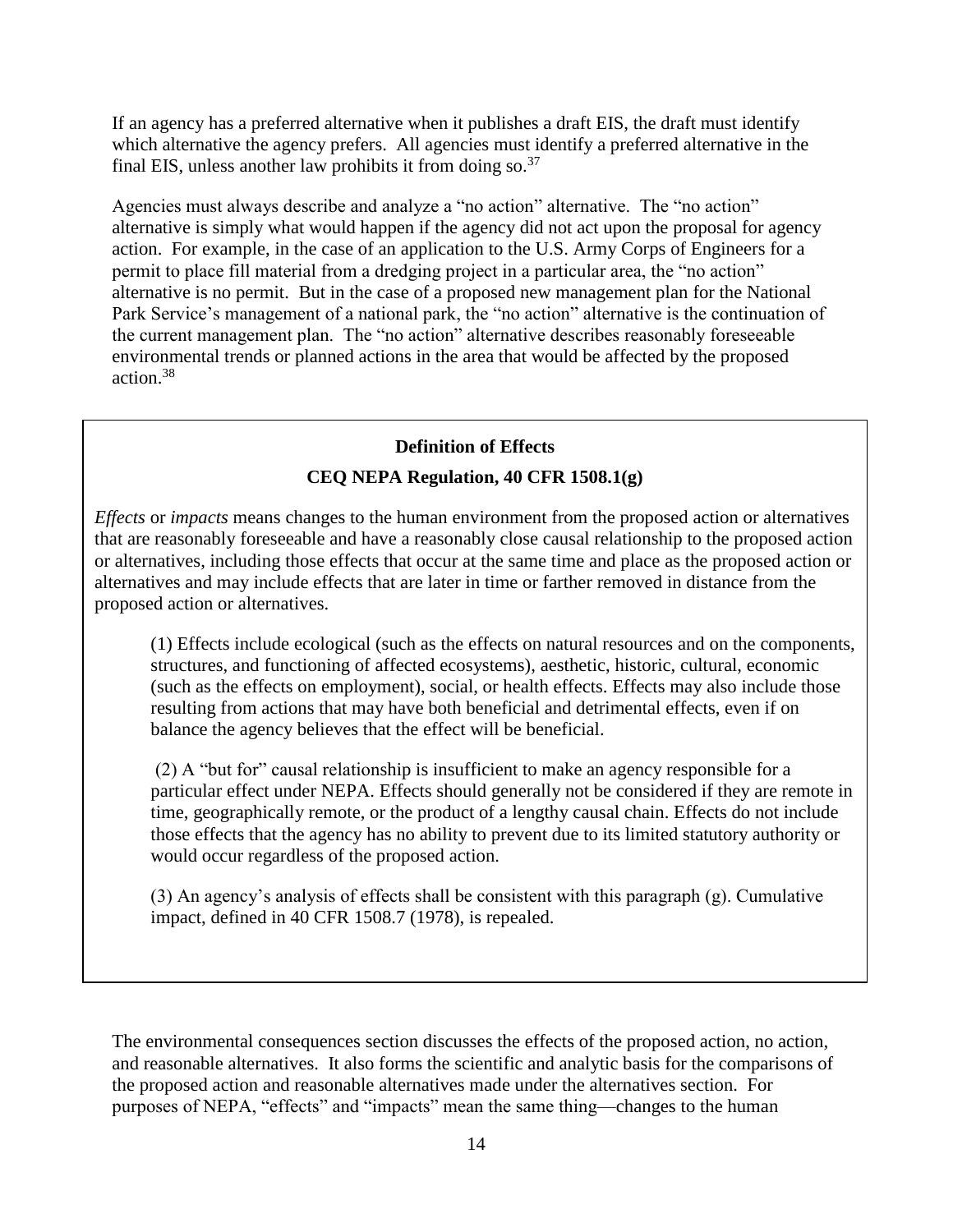environment from the proposed action or alternatives that are reasonably foreseeable and have a reasonably close causal relationship to the proposed action or alternatives. This includes those effects that occur at the same time and place as the proposed action or alternatives and may include effects that occur later or are farther removed in distance from the proposed action or alternatives.<sup>39</sup> Impacts include ecological, aesthetic, historic, cultural, economic, social, or health impacts, whether adverse or beneficial.<sup>40</sup> It is important to note that human beings are part of the environment (indeed, that is why Congress used the phrase "human environment" in NEPA), so when an EIS is prepared and economic or social and natural or physical environmental effects are interrelated, the EIS should discuss all of these effects. $41$ 

In addition to the environmental impacts of the proposed action and alternatives, the environmental consequences section will discuss:

- Any potential unavoidable adverse environmental effects;
- The relationship between short-term uses of man's environment and the maintenance and enhancement of long-term productivity;
- Any potential irreversible or irretrievable commitments of resources;
- Possible conflicts with land use plans, policies, and controls for the area;
- Energy and natural or depletable resource requirements and conservation potential of alternatives and mitigation measures;
- Urban quality, historic and cultural resources, and the design of the built environment, including the reuse and conservation potential of various alternatives and mitigation measures;
- Mitigation of adverse environmental impacts; and
- Applicable economic and technical considerations, including the economic benefits of the proposed action.

The draft EIS will also contain a summary of alternatives, information, and analysis submitted by commenters during the scoping process.<sup>42</sup> The agency will specifically invite comment on this summary.

The EIS also will have a list of the individuals who prepared the document and their qualifications<sup>43</sup> and a table of contents.<sup>44</sup> The agency may choose to append the EIS with additional material relevant to the decision, including material prepared in connection with the EIS or that substantiates its analysis.<sup>45</sup>

## *Final EIS (Number 13 in Figure 1)*

<span id="page-15-0"></span>When the public comment period is finished, the agency analyzes comments, conducts further analysis as necessary, and prepares the final EIS. The agency may respond to individual comments or groups of comments by making changes to the proposed action or alternatives, developing new alternatives, modifying its analyses, making factual corrections, or explaining why a comment does not require the agency's response.<sup>46</sup> Often the agency will meet with other agencies that may be affected by the proposed action in an effort to resolve an issue or mitigate project effects. The final EIS also will include a summary that identifies all relevant alternatives, information, and analyses submitted by commenters for consideration by the lead and cooperating agencies.<sup>47</sup>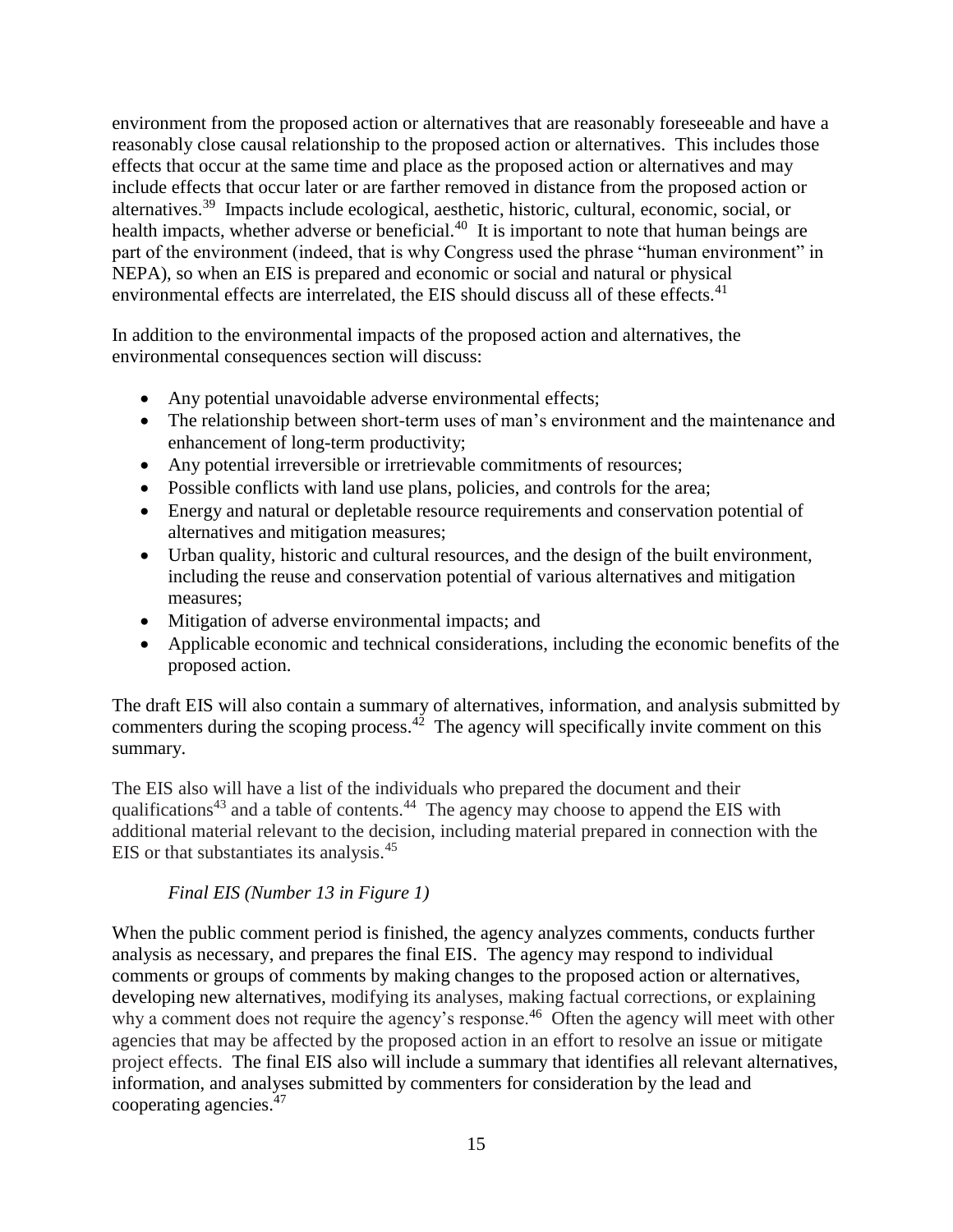When it is ready, the agency will publish the final EIS and EPA will publish a Notice of Availability in the *Federal Register*. The Notice of Availability can mark the start of a waiting period (Number 14 in Figure 1), during which a minimum of 30 days must pass before the agency can make a decision on its proposed action, unless the agency couples the 30 days with a formal internal appeals process or is authorized to issue a combined final EIS and ROD.<sup>48</sup> A waiting period provides time for the agency decision maker to consider public comments, the purpose and need for agency action, weigh the alternatives, balance the objectives and policy considerations, and make a decision.

There is an additional (but rarely used) procedure worth noting: pre-decisional referrals to CEQ.<sup>49</sup> This referral process takes place when EPA or another Federal agency determines that proceeding with the proposed action is environmentally unacceptable. If an agency reaches that conclusion, the agency can refer the issue to CEQ within 25 days after the Notice of Availability for the final EIS is issued. CEQ then works to resolve the issue with the agencies concerned. CEQ might also refer the agencies to the NCECR to try to address the matter before formal elevation.<sup>50</sup> There is no provision for citizens to formally refer an action to CEQ; however, CEQ typically provides an opportunity for public involvement in a referral.

## *Record of Decision (ROD) (Number 15 in Figure 1)*

<span id="page-16-0"></span>The ROD is the final step for agencies in the EIS process. The ROD is a document that states what the decision is; identifies the alternatives considered, including the environmentally preferred alternative; and discusses mitigation plans, including any enforcement and monitoring commitments.<sup>51</sup> In the ROD, the agency discusses all the factors, including any considerations of national policy that were contemplated when it reached its decision on whether to, and if so how to, proceed with the proposed action. The ROD will also discuss if all practical means to avoid or minimize environmental harm have been adopted, and if not, why they were not. The ROD will summarize any monitoring and enforcement program that it has adopted for any enforceable mitigation requirements or commitments<sup>52</sup> The ROD also will contain a certification by the decision maker that, in developing the EIS, the agency has considered all of the alternatives, information, analysis, and objections submitted by State, Tribal, and local governments and public commenters.<sup>53</sup> The ROD is a publicly available document. Sometimes RODs are published in the *Federal Register* or on the agency's website, but if you are interested in receiving the ROD, you should ask the agency's point of contact for the EIS how to obtain a copy of the ROD.

#### *Supplemental EIS*

<span id="page-16-1"></span>Sometimes a Federal agency is obligated to prepare a supplement to an existing EIS. An agency must prepare a supplement to either a draft or final EIS if the proposed action has not been completed and the agency makes substantial changes in the proposed action that are relevant to environmental concerns or there are significant new circumstances or information relevant to environmental concerns and bearing on the proposed action or its impacts. An agency may also prepare a supplemental EIS if it determines that doing so will further the purposes of NEPA.<sup>54</sup> An agency prepares a supplemental EIS in the same way as a draft or final EIS, except that scoping is not required. If a supplement is prepared following a draft EIS, the final EIS will address both the draft EIS and supplemental EIS. An agency may find that substantial changes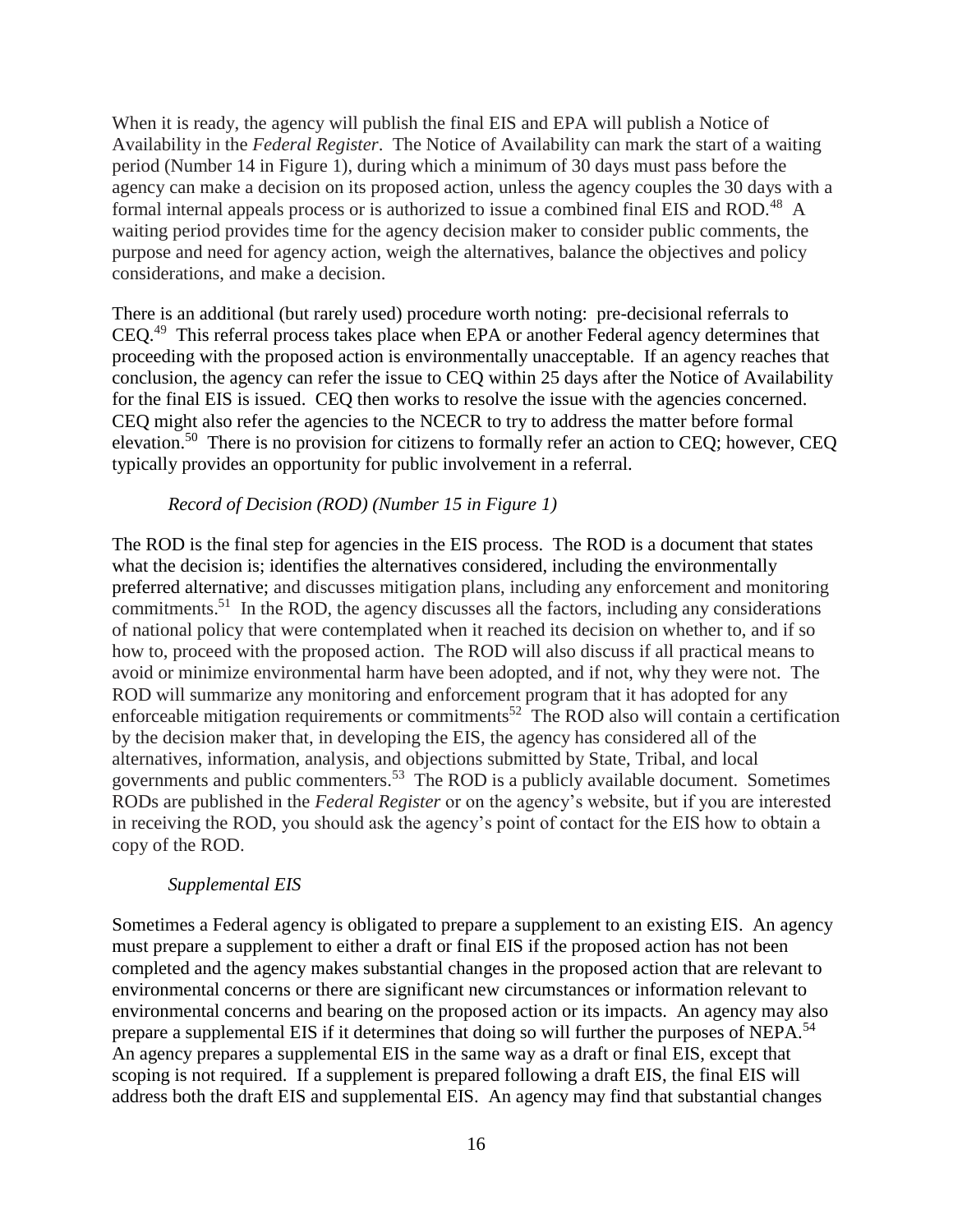in a proposed action or new circumstances or information do not result in significant environmental concerns. In such cases, the agency will document the finding consistent with its procedures, or, if necessary, in a FONSI supported by an EA.

## *EPA's Review*

<span id="page-17-0"></span>EPA plays a critical role in other agencies' NEPA processes. EPA must review and provide comments on the adequacy of the analysis and the impact to the environment.<sup>55</sup> EPA must refer a matter to CEQ if it determines that the action is environmentally unsatisfactory.

The Office of Federal Activities in EPA is the official recipient of all EISs prepared by Federal agencies, and publishes the notices of availability in the *Federal Register* for all draft, final, and supplemental EISs. The publication of these notices start the official clock for public review and comment periods and wait periods.<sup>56</sup> In addition to the *Federal Register*, EISs are available in the EIS database at [https://www.epa.gov/nepa.](https://www.epa.gov/nepa)

## <span id="page-17-1"></span>**When and How to Get Involved**

## <span id="page-17-2"></span>*It Depends on the Agency*

To determine the specific steps in the process where public involvement will be the most effective, it is very important to review the agency's NEPA procedures and the agency's NEPA website.<sup>57</sup> As previously mentioned, NEPA procedures may differ among agencies.

In addition, new legislation and presidential directives can change the way NEPA is implemented in agencies. Congress has enacted a number of statutes to improve coordination among agencies, integrate NEPA with other environmental reviews, and bring more transparency to the NEPA process. Presidents also have directed agencies, through Executive orders and Presidential memoranda, to undertake various initiatives that improve the timeliness and efficiency of the NEPA process.

## <span id="page-17-3"></span>*Infrastructure Projects under FAST–41*

In 2015, Congress enacted Title 41 of the Fast Act (FAST–41) to provide for a more efficient environmental review and permitting process for "covered projects."<sup>58</sup> These are projects that require Federal environmental review under NEPA, are expected to exceed \$200 million, and involve the construction of infrastructure for renewable or conventional energy production, electricity transmission, water resource projects, broadband, pipelines, manufacturing, and other sectors.

FAST–41 created the Federal Permitting Improvement Steering Council (FPISC or Permitting Council), composed of agency Deputy Secretary-level members and chaired by an Executive Director appointed by the President. FAST–41 establishes new procedures that standardize interagency consultation and coordination practices. FAST–41 also codifies into law the use of a Permitting Dashboard to track project timelines [\(www.permits.performance.gov\)](http://www.permits.performance.gov/). The Permitting Dashboard is an online tool for Federal agencies, project developers, and interested members of the public to track the Federal Government's environmental review and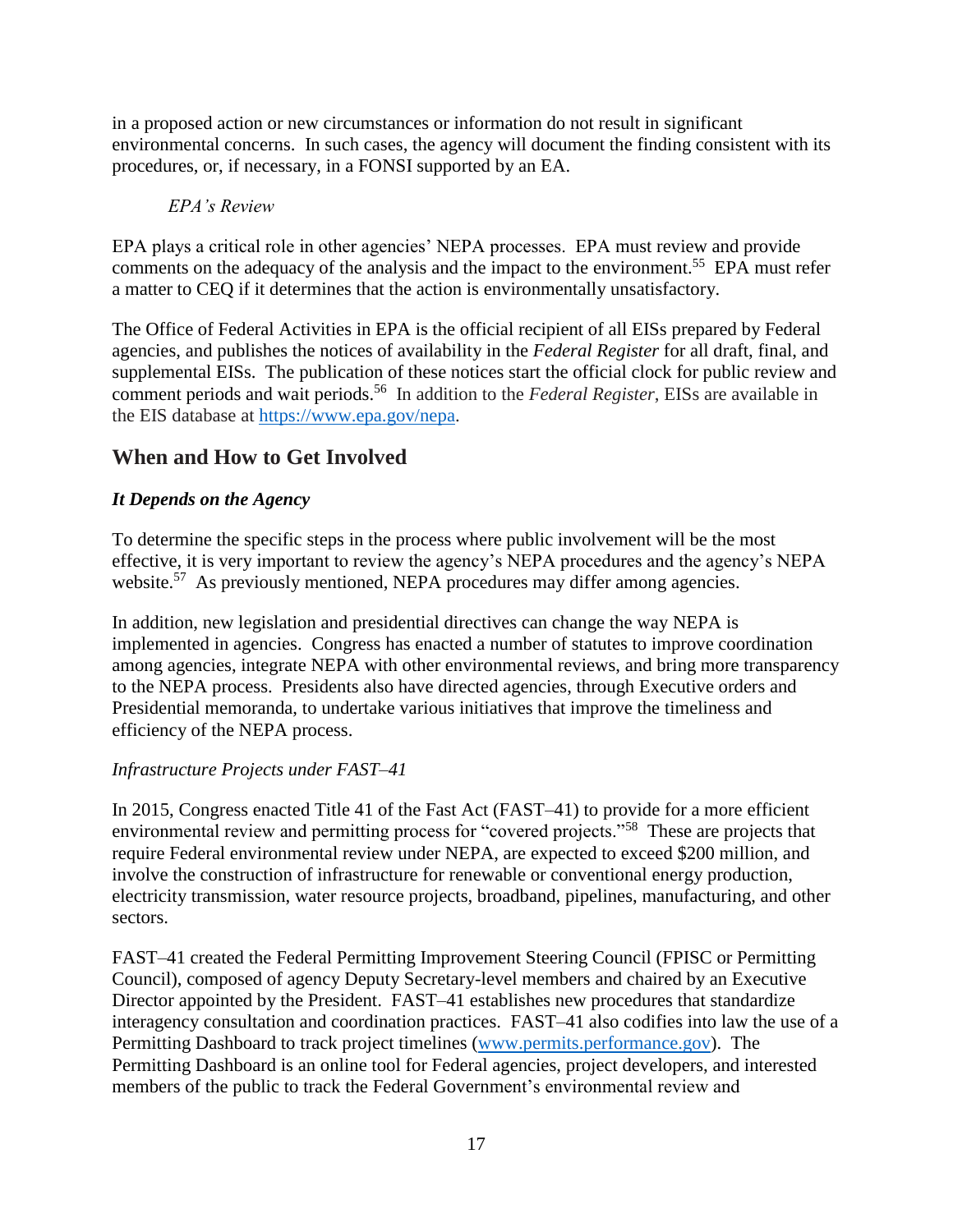authorization processes for large or complex infrastructure projects. Project sponsor participation in FAST–41 is voluntarily.

FAST–41 codified certain roles and responsibilities required by the NEPA regulations, such as the concepts of lead and cooperating agencies, and the different levels of NEPA analysis—EISs, EAs, and CEs—and the requirement for CEQ to resolve any dispute over designation of a facilitating or lead agency for a covered project.<sup>59</sup> Additionally, Congress addressed interagency coordination on key aspects of the NEPA process, including scoping, identification of the range of reasonable alternatives for study in an EIS, and the public comment process. Finally, Congress established a two-year statute of limitations for covered projects.<sup>60</sup> The Permitting Council has more resources on FAST–41 posted on the Permitting Dashboard.

## <span id="page-18-0"></span>*Be Informed of Actions*

Sometimes citizens generally are interested in actions taking place in a particular area (for example, in your community or in an ecosystem or a facility that affects you). If this is the case, you can inform the appropriate agency or agencies that you would like to be notified of any proposed action or any environmental impact analysis that might be prepared in that area. In addition, CEQ now requires agencies to have websites where they post environmental documents, relevant notices, and other relevant information for use by interested persons.<sup>61</sup>

## <span id="page-18-1"></span>*Active Involvement*

Being active in the NEPA process requires you to dedicate some of your resources to the effort. Environmental impact analyses can be technical and lengthy. Agencies can be expected to provide general responses to general comments on a NEPA document, so active involvement in the NEPA process requires a commitment of time and a willingness to share information with the decision-making agency and other citizens. For example, during the scoping process for an EIS, you are encouraged to identify alternatives, information, and analyses relevant to the proposed action for consideration by the agency. $62$  The agency will summarize that information in the draft EIS and invite further comment on that information.<sup>63</sup> However, you must submit your comments during the comment periods in order for the agency to consider the information and to ensure informed decision making.<sup>64</sup>

You may participate as an individual, get involved by working with other interested individuals or organizations, or by working through your State, Tribal, or local government. For example, if an agency is taking an action for which your State, Tribal, or local government has special expertise or approval authority, the appropriate State, Tribal, or local agency can become a "cooperating agency" with the Federal agency.<sup>65</sup> This formal status does not increase their role in decision making, but it does allow the governments to use their knowledge and authorities to help shape the Federal decision-making process.

Another way to participate is to check with local experts such as biologists or economists at a university to assist with your review of the NEPA analyses and documents. You can also form study groups to review environmental impact analyses and enlist experts to review your comments on the documents.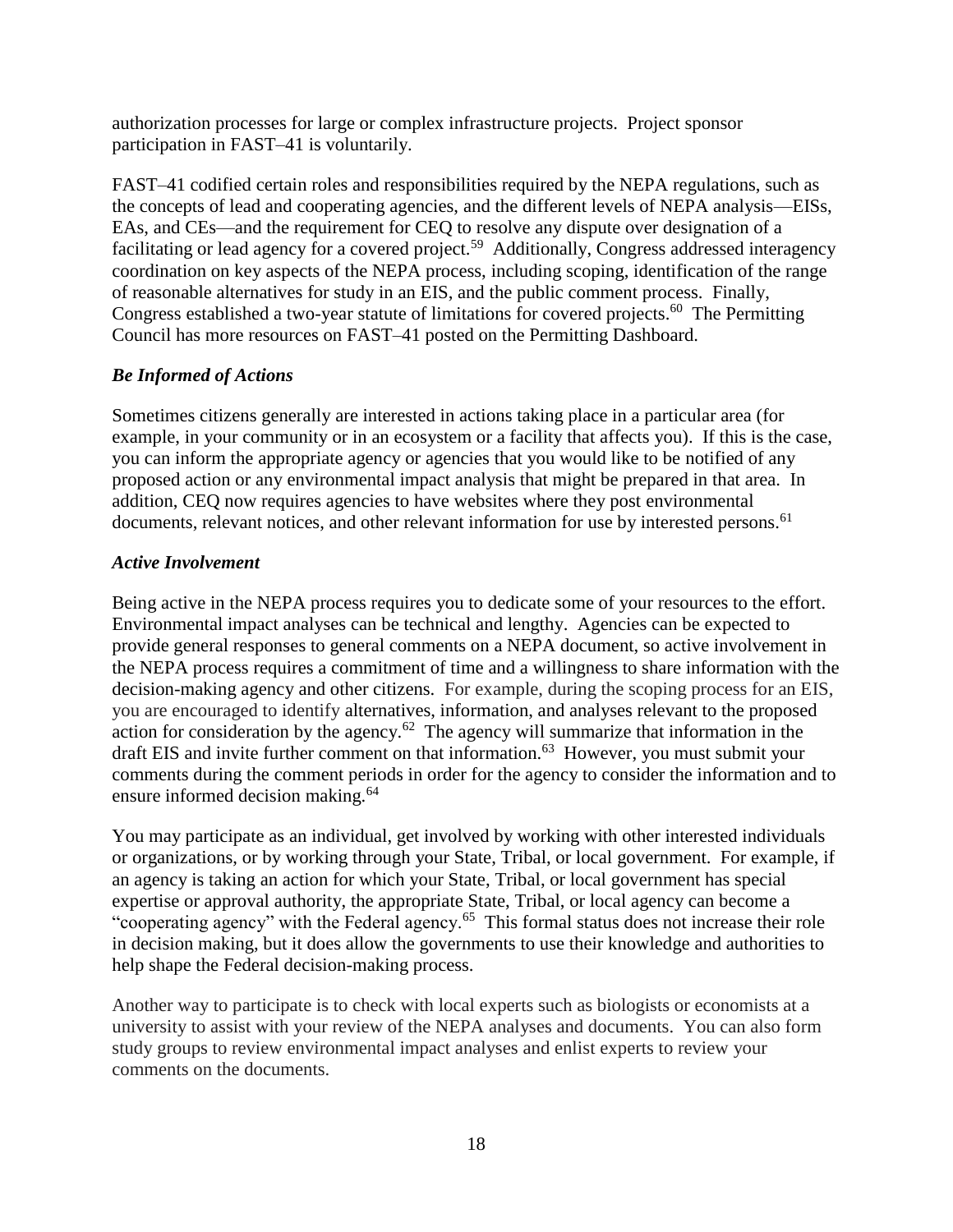Your involvement in the NEPA process does not have to be confined to commenting on the analysis. If the agency adopts monitoring and mitigation in the ROD, upon request, it must make available to the public the results of relevant monitoring.<sup>66</sup> Upon request, it also must inform cooperating or participating agencies on progress in carrying out mitigation measures that they have proposed and that were adopted by the agency making the decision.<sup>67</sup> Community groups also can be involved in monitoring.

In summary, there are several opportunities to get involved in the NEPA process:

- When the agency prepares its NEPA procedure;
- Prior to and during preparation of a NEPA analysis;
- When a NEPA document is published for public review and comment;
- When a final decision is pending before the agency decision-maker; and
- When monitoring the implementation of the proposed action and the effectiveness of any associated mitigation.

## <span id="page-19-0"></span>*Other Processes that Require Public Involvement*

When a proposed action is part of a permitting process, the statute or regulations for that permitting process also may provide opportunities to comment in addition to the NEPA public involvement opportunities discussed above. For example, most Federal agency land use planning regulations require public involvement. While this guide does not explore all of those additional possibilities for comment, the NEPA team working on a particular proposal will be familiar with the various comment periods and will be able to inform you of those opportunities. Note that the permitting and NEPA processes should be integrated or run concurrently in order to have an effective and efficient decision-making process.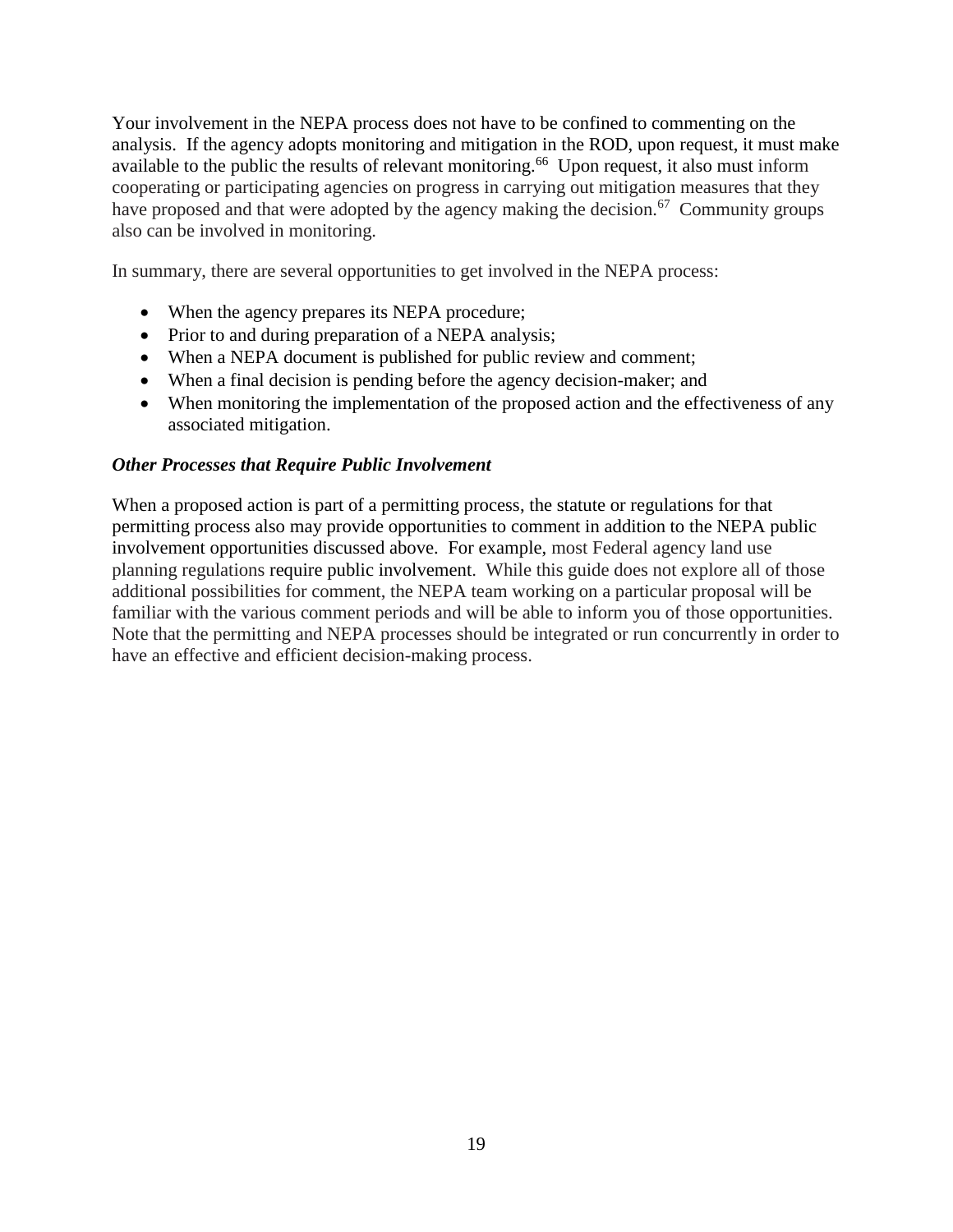## **Public Comment Periods**

Agencies must make diligent efforts to involve the public in development and implementation of their NEPA procedures.<sup>1</sup> In requesting comments on a draft EIS, Federal agencies must affirmatively solicit comments in a manner designed to inform those persons or organizations who may be interested in or affected by the proposed action.<sup>1</sup> Citizens involved in the process should ensure that they know how agencies will inform the public that an action is proposed and the NEPA process is beginning (via the *Federal Register*, websites, newspapers, direct mailing, etc.); that certain documents are available; and that preliminary determinations have been made on the possible environmental effects of the proposal (e.g., what level of analysis the agency will initially undertake).

Agencies solicit different levels of involvement when they prepare an EA versus an EIS. In preparing an EIS, agencies must invite the identification of alternatives, information, and analyses relevant to the proposed action during the scoping process. Agencies must summarize that information in the draft EIS and have a 45-day comment period after the draft EIS is made available. In the case of an agency preparing an EA, the CEQ regulations require the agency to involve the public to the extent practicable, but each agency has its own guidelines about how to involve the public for EAs. In any case, citizens are entitled to receive "environmental documents," such as EAs, involved in the NEPA process.<sup>1</sup>

In terms of a specific agency, required public comment periods associated with an EA or an EIS can be found in its NEPA procedures. An agency may grant requests to extend the comment period to ensure enough time for the public and other agencies to review and comment.

Citizens who want to raise issues with the agency should do so as specifically as possible and at the earliest possible stage in the process. Agencies are much more likely to evaluate a new alternative or address a concern if it is raised in a clear and timely manner.

## <span id="page-20-0"></span>*How to Comment*

Comments may be the most important contribution from citizens because they promote informed decision making. Comments should provide sufficient detail for the agency to understand the commenter's position and why the issues raised are important to the decision. Accordingly, comments should be clear, concise, relevant to the analysis of the proposed action, and submitted during the public comment periods. Take the time to organize thoughts and edit the document submitted.<sup>68</sup> As a general rule, the tone of the comments should be polite and respectful. Those reviewing comments are public servants tasked with a job, and they deserve the same respect and professional treatment that you and other citizens expect in return. Comments that are solutionoriented and provide specific examples will be more effective than those that simply oppose the proposed project. Comments that contribute to developing alternatives that address the purpose and need for the action also are effective. Agencies must invite the submission of alternatives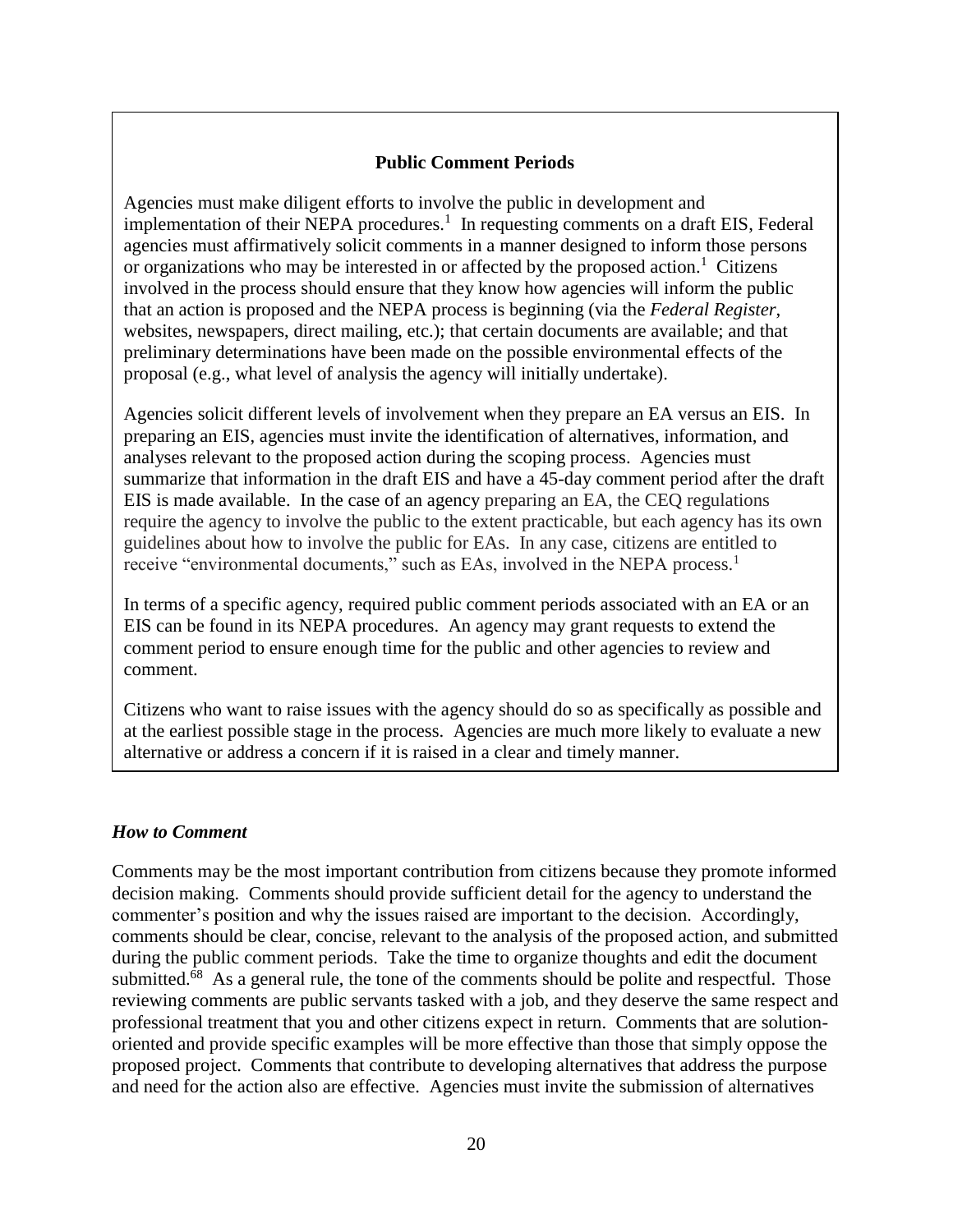during the scoping process to facilitate timely submission of comments that contribute to developing alternatives.

Commenting is not a form of "voting" on an alternative. The number of negative comments an agency receives does not prevent an action from moving forward. Agencies typically respond collectively to numerous comments that repeat the same basic message of support or opposition. In addition, general comments that state an action will have "significant environmental effects" will not help an agency make a better decision unless the comment explains the relevant causes and environmental effects. If you think the proposed action will have a significant environmental effect, explain why the issues you raise are significant to the consideration of potential environmental impacts and alternatives to the proposed action. In drafting comments, try to focus on the purpose and need of the proposed action, the proposed alternatives, the assessment of the environmental impacts of those alternatives, and the proposed mitigation.

Finally, remember that decision makers also receive other information and data, such as operational and technical information related to implementing an action, which they will have to consider when making a final decision.

## <span id="page-21-0"></span>**What If Involvement Is Not Going Well?**

For the purposes of this discussion, "not going well" means that you or your organization believes that the lead agency is not giving the public sufficient opportunity to get involved or is not using that involvement effectively. Perhaps you think that the agency should hold a public meeting. Or you or your community or group has developed an alternative that you think meets the purpose and need of the proposed action and reflects the policies set forth in NEPA. Maybe you want an extension of the comment period because the document's appendix is very lengthy, and you simply need more time to review it. Or maybe you feel that communications between your organization and the lead agency have, for some reason, not been constructive.

The most appropriate steps to take if you find yourself in these kinds of situations always depend, of course, on the particular people, timing, and proposal at hand. Nonetheless, here are some possible factors and courses of action to consider.

## <span id="page-21-1"></span>*Do Not Wait Too Long*

First, do not wait too long to raise your concerns; raise them as soon as practicable, and be mindful of the comment period and when it ends. If you just sit back and hope that things will get "better" or that your comments will have greater effect later, you may hear that "you should have raised this sooner." At times, waiting can be detrimental to your interests as well as to the rest of the public and the agency involved. For example, if you feel strongly that a particular alternative should be addressed and do not raise it during the scoping process, then it will not get the benefit of comparative analysis with the other alternatives. In addition, it could result in a more expensive and lengthy process (costing taxpayers, including yourself, more) if your delayed suggestion results in the agency deciding to issue a supplemental EIS analyzing that alternative. Or, if you or your organization later go to court to argue that a certain alternative should have been analyzed in the NEPA document, the judge may find that the court will not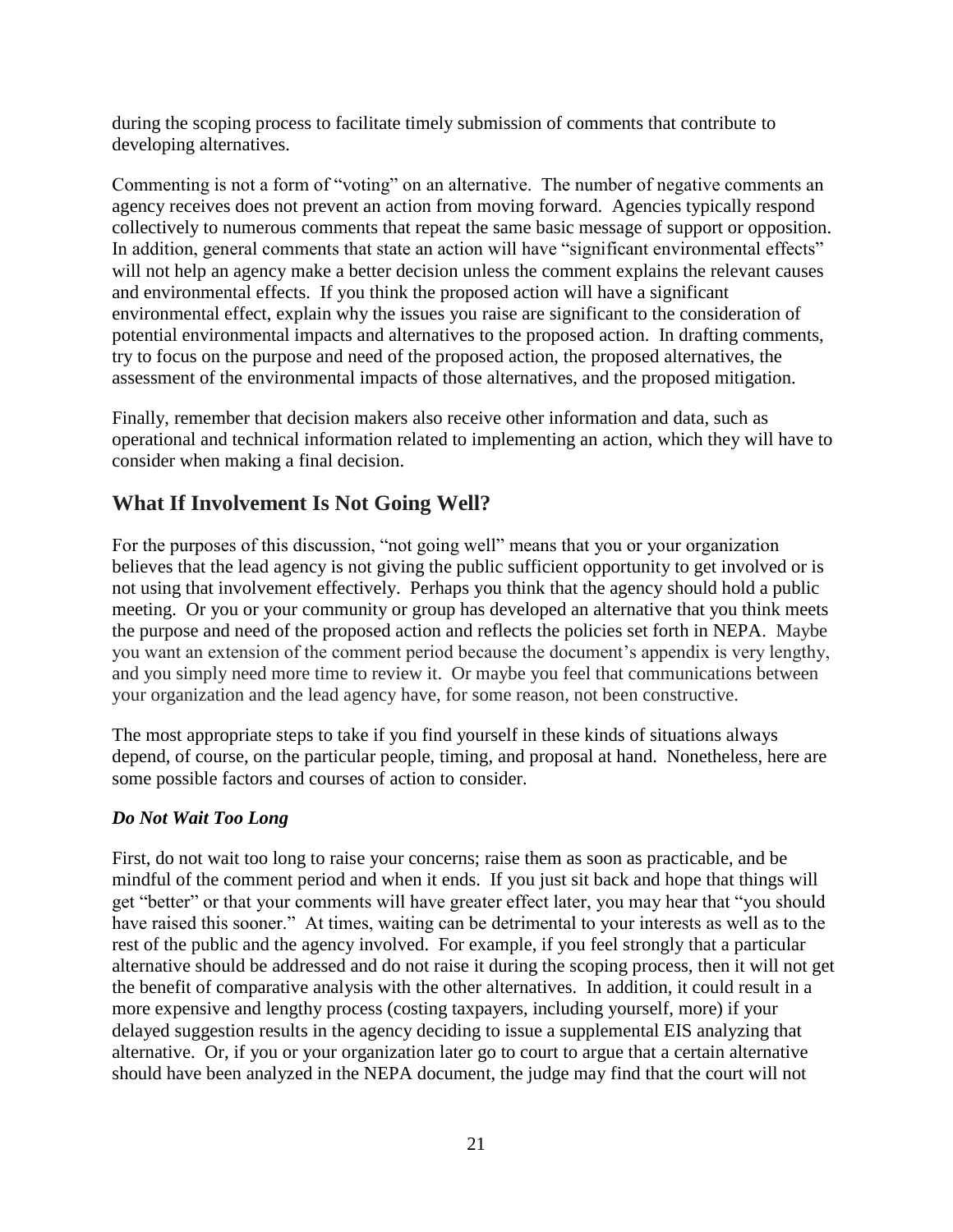consider that information because you should have raised your concern earlier during the NEPA process.<sup>69</sup>

## <span id="page-22-0"></span>*Contact the Agency*

Your first line of recourse should be with the individual that the agency has identified as being in charge of this particular process. See if you can sit down with him or her to discuss your concern(s). You may be pleasantly surprised at the response.

## <span id="page-22-1"></span>*Collaboration and Conflict Resolution Support*

Some decisions necessarily involve conflicting views, so Federal agencies may choose to engage an impartial third-party to support stakeholder engagement and conflict resolution in a NEPA process. Impartial third-party support may include facilitation, mediation, stakeholder engagement process design, and other services to enhance collaboration between the lead agency and its partners, stakeholders, and citizens. These approaches, referred to as environmental collaboration and conflict resolution (ECCR), are often beneficial if the process ahead may be particularly contentious or challenging and include a past history of deeply divided interests. If you believe the process that you are involved with has a high-level of conflict or contention, consider raising with the lead agency the possibility of enhancing collaborative opportunities within the NEPA process using outside assistance.

In recent years, the Federal Government has used ECCR due to its numerous benefits. The Office of Management and Budget (OMB) and CEQ underscored ECCR's utility by jointly issuing memoranda that directed Federal agencies to increase the effective use of environmental conflict resolution and build institutional capacity for collaborative problem solving.<sup>70</sup> These memoranda highlighted basic principles for agency engagement in ECCR processes, including informed commitment, balanced and voluntary representation, group autonomy, informed process, accountability, openness, timeliness, and implementation.

ECCR offers many advantages over adversarial approaches to resolve environmental challenges, such as litigation. A 2018 report examining the use of ECCR in Federal processes over the previous decade found that these approaches lead to a savings in time and financial resources, an improvement in relationships between government and stakeholders, and improved outcomes.<sup>71</sup> For example, between 2011 and 2014, the EPA reported that ECCR took 45 percent less time to reach a decision, 30 percent fewer staff, and 79 percent fewer lead attorney hours.<sup>72</sup> And in a 2009 study, those involved in ECCR reported improved relationships, ability to work together, and level of trust.<sup>73</sup> Other benefits to ECCR include:

- Better information, diverse expertise, better-informed decisions;
- Fairer process, especially for traditionally disadvantaged/under-represented parties;
- Better integration, enhanced coordination, and streamlining;
- Conflict prevention and resolution of differences;
- Improved fact-finding and common understanding of the facts;
- Increased social capital through the promotion of trust and partnership;
- Easier implementation "vesting" stakeholders in decision implementation;
- Enhanced stewardship promoted through cooperation; and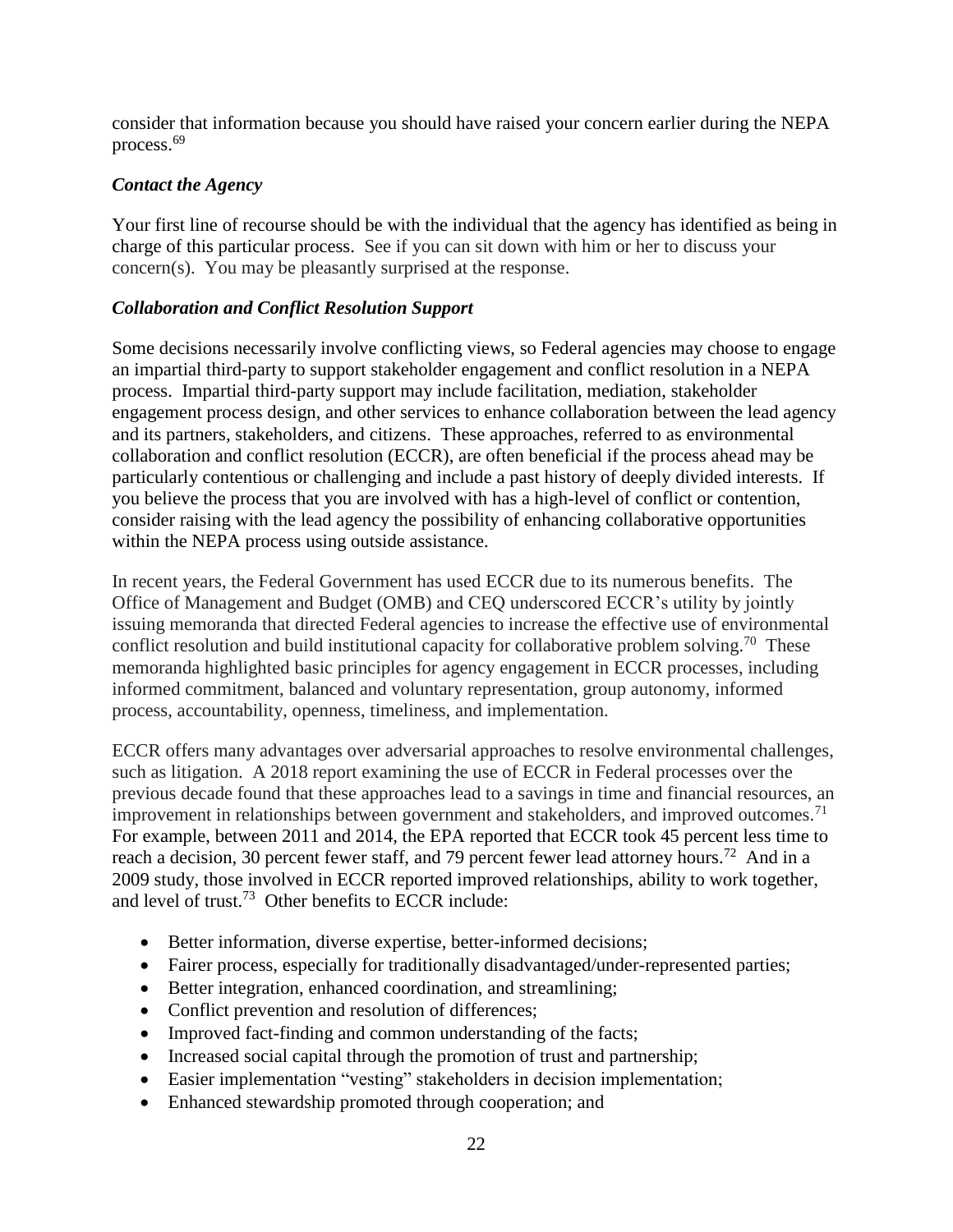• Reduced litigation by solving problems at lowest possible level and narrowing issues.

The NCECR is a Federal agency<sup>74</sup> that provides collaboration, consensus-building, and conflict resolution services on a range of environmental, natural and cultural resources, Tribal, and public lands issues involving the Federal Government. Citizens can work with lead agencies to express their interest in a collaborative approach and may recommend the involvement of the NCECR.<sup>75</sup> There may also be an environmental conflict resolution office in your state that can provide assistance, and there are also many other individuals and organizations in the private sector that provide various types of conflict resolution services.

## <span id="page-23-0"></span>*NEPA's Requirements*

Perhaps your concern involves understanding a legal requirement. There are, of course, many ways to obtain the advice of lawyers knowledgeable about the NEPA process: the lead agency, private attorneys, and public interest attorneys. Build your own understanding by reading information on the [NEPA.gov](https://nepa.gov/) website. You may also call the General Counsel's office or the Associate Director for NEPA at the Council on Environmental Quality for assistance in understanding NEPA's legal requirements or for advice and assistance if you have tried to work with the lead agency but feel those efforts have been unsuccessful (see Appendix A for contact information).

## <span id="page-23-1"></span>*Remedies Available*

Finally, of course, there are both administrative and judicial remedies available. A few Federal agencies, such as the Bureau of Land Management and the Forest Service, have an administrative appeals process. Each process is specific to that agency. If an appeal is available, you may find it beneficial to invoke it to try to resolve your concerns with the agency's decisions without the need for a legal challenge. Moreover, a statute or agency regulation may require you to exhaust such an appeal procedure before seeking judicial review. Citizens who believe that a Federal agency's actions violate NEPA may seek judicial review (after any required administrative appeals) in Federal court under the Administrative Procedure Act. If you are represented by a lawyer, you should consult with him or her about appropriate options and about communicating with the Federal agencies.

## <span id="page-23-2"></span>**Final Thoughts**

This guide was developed to explain NEPA, how it is implemented, and how people outside the Federal Government—individual citizens, private sector applicants, members of organized groups, or representatives of Tribal, State, or local government agencies—can better participate in the assessment of environmental impacts conducted by Federal agencies. To learn more about CEQ and NEPA, visit our web sites at [http://www.whitehouse.gov/ceq a](http://www.whitehouse.gov/ceq)nd [NEPA.gov](http://nepa.gov/) or contact the CEQ Associate Director for NEPA at (202) 395-5750. Your thoughts and comments on improving this Guide for future editions are always welcome.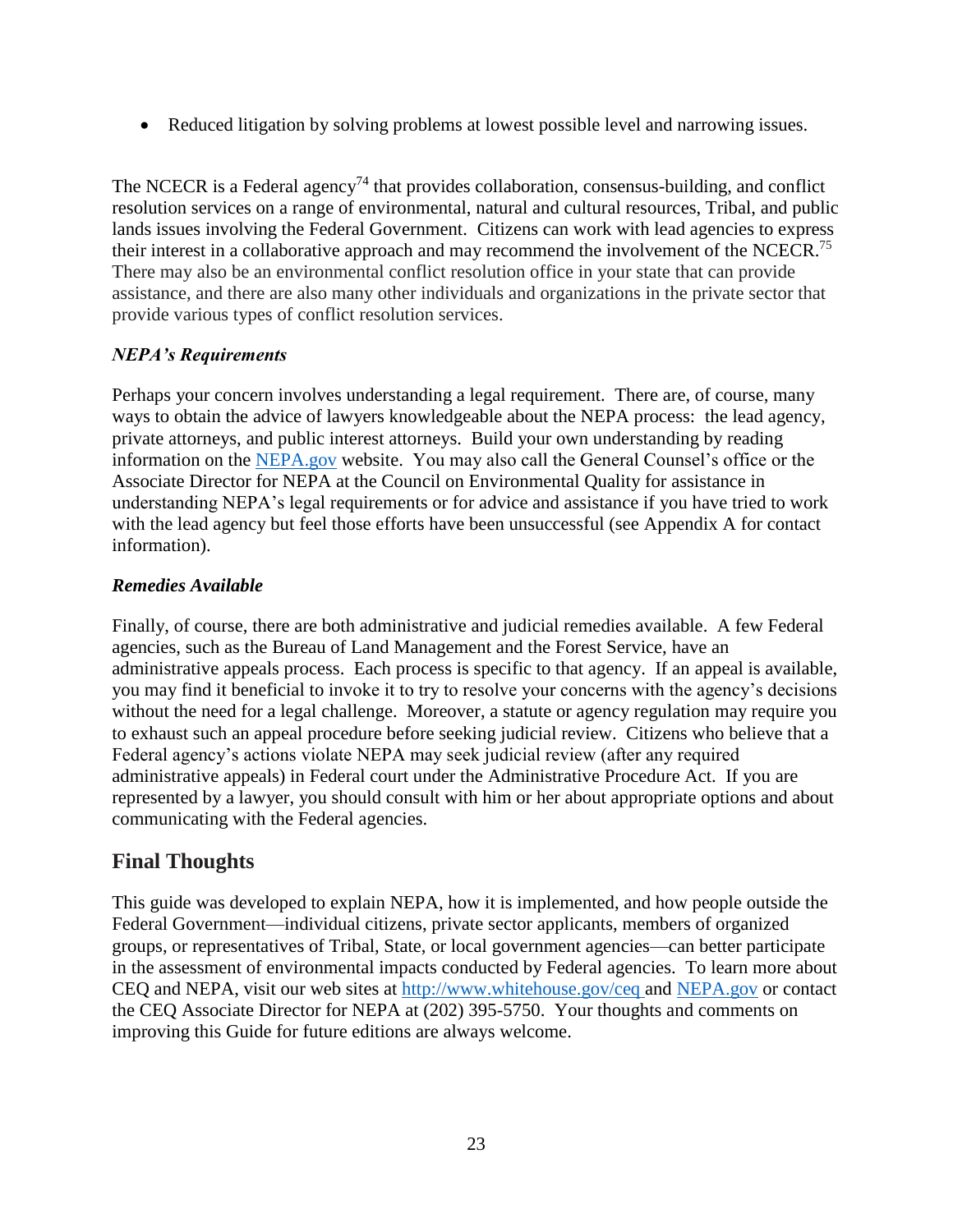## <span id="page-24-0"></span>**Appendix A: About the Council on Environmental Quality**

The National Environmental Policy Act (NEPA) established the Council on Environmental Quality (CEQ) in 1970 within the Executive Office of the President. CEQ oversees Federal agency NEPA implementation and develops and recommends national policies to the President that promote the improvement of environmental quality and meet the Nation's goals. In addition, CEQ is assigned various duties and responsibilities under other statutes, Executive Orders, and Presidential Memoranda, including with regard to Federal ocean policy, Federal sustainability, and timely environmental review and permitting processes for infrastructure development, and other matters.

The Council on Environmental Quality is housed within the Executive Office of the President. CEQ has offices within the Eisenhower Executive Office Building (EEOB) and within the Jackson Place townhouses on Lafayette Square.

## **Mailing Address**

Council on Environmental Quality 730 Jackson Place, NW Washington, DC 20503

Main Line: (202) 395-5750

Fax: (202) 456-6546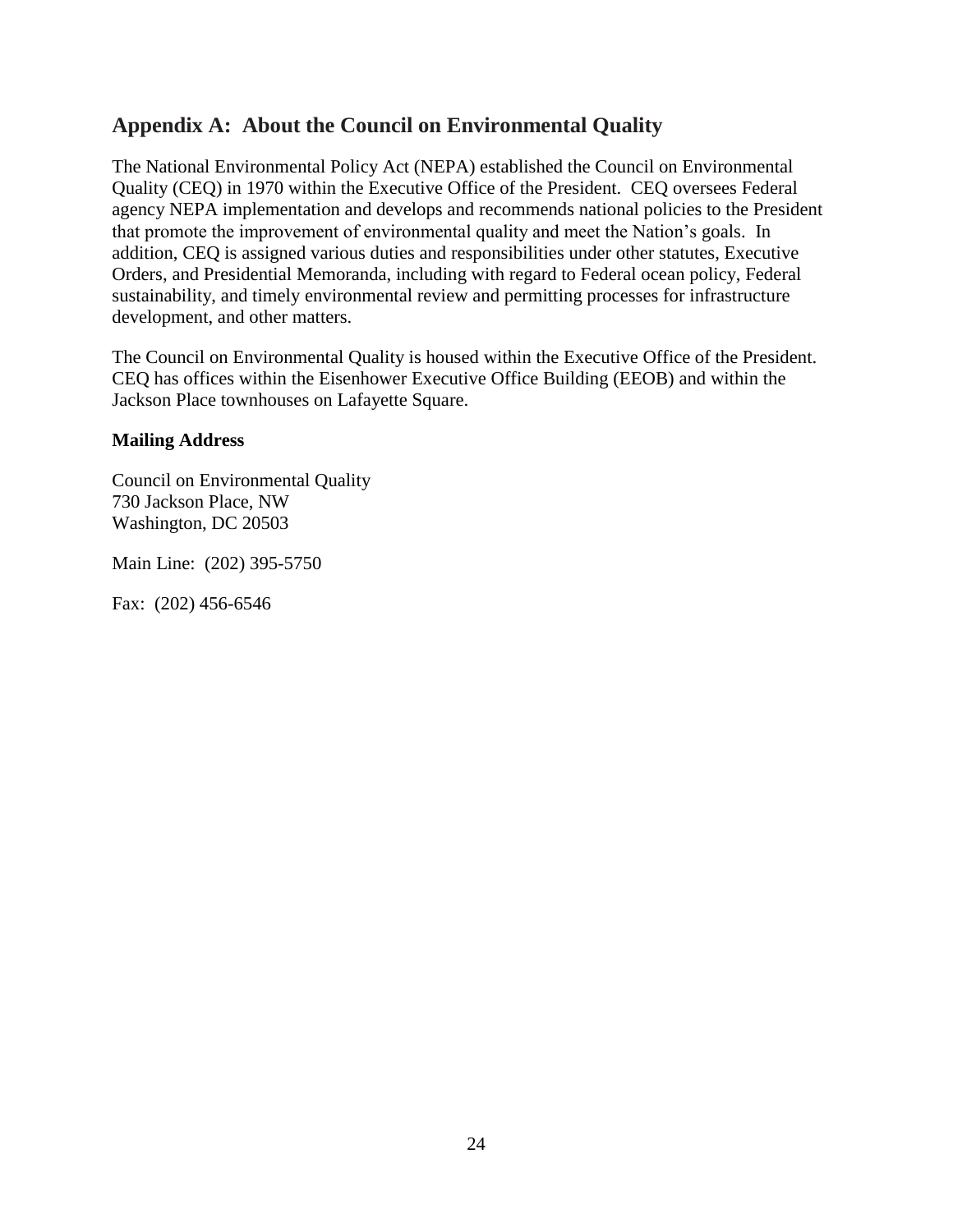## <span id="page-25-0"></span>**Appendix B: Useful Websites**

## NEPA.gov

[NEPA.gov](https://nepa.gov/) is the Council on Environmental Quality's NEPA website that is supported by the U.S. Department of Energy. It contains a wealth of information related to NEPA. The site contains CEQ guidance as well as studies and reports and information on NEPA training.

Under the "Laws & Regulations" section, there are several useful links including:

- The NEPA Statute
- Executive Orders
- CEQ Regulations for Implementing NEPA
- State NEPA Information
- The Legislative History of NEPA
- Individual Federal Agency Procedures for Implementing NEP $A^{76}$

The other sections provide information about:

- Guidance
- How to get involved
- Resources on NEPA Practice
- CEO Publications
- CEQ Reports

## The *Federal Register* and How to Use It

## <https://www.federalregister.gov/>

The *Federal Register* is the official daily publication for rules, proposed rules, and notices of Federal agencies and organizations, as well as executive orders and other presidential documents. It is updated daily by 6 a.m. and is published Monday through Friday, except Federal holidays.

This is where you will find notices from Federal agencies regarding their NEPA actions. Information on the availability of documents, schedule of meetings, and notices of intent to prepare EISs are also published in the *Federal Register*. In addition, EPA publishes a list of EISs that they have received from agencies each week, and a summary of ratings on EISs that they have reviewed.

The easiest way to pull up notices is to have as much information as possible. Key words such as the name of the agency, location of the action, date or date ranges of the publication are all helpful in the search.

## The Electronic Code of Federal Regulations (e-CFR)

## [www.ecfr.gov](http://www.ecfr.gov/)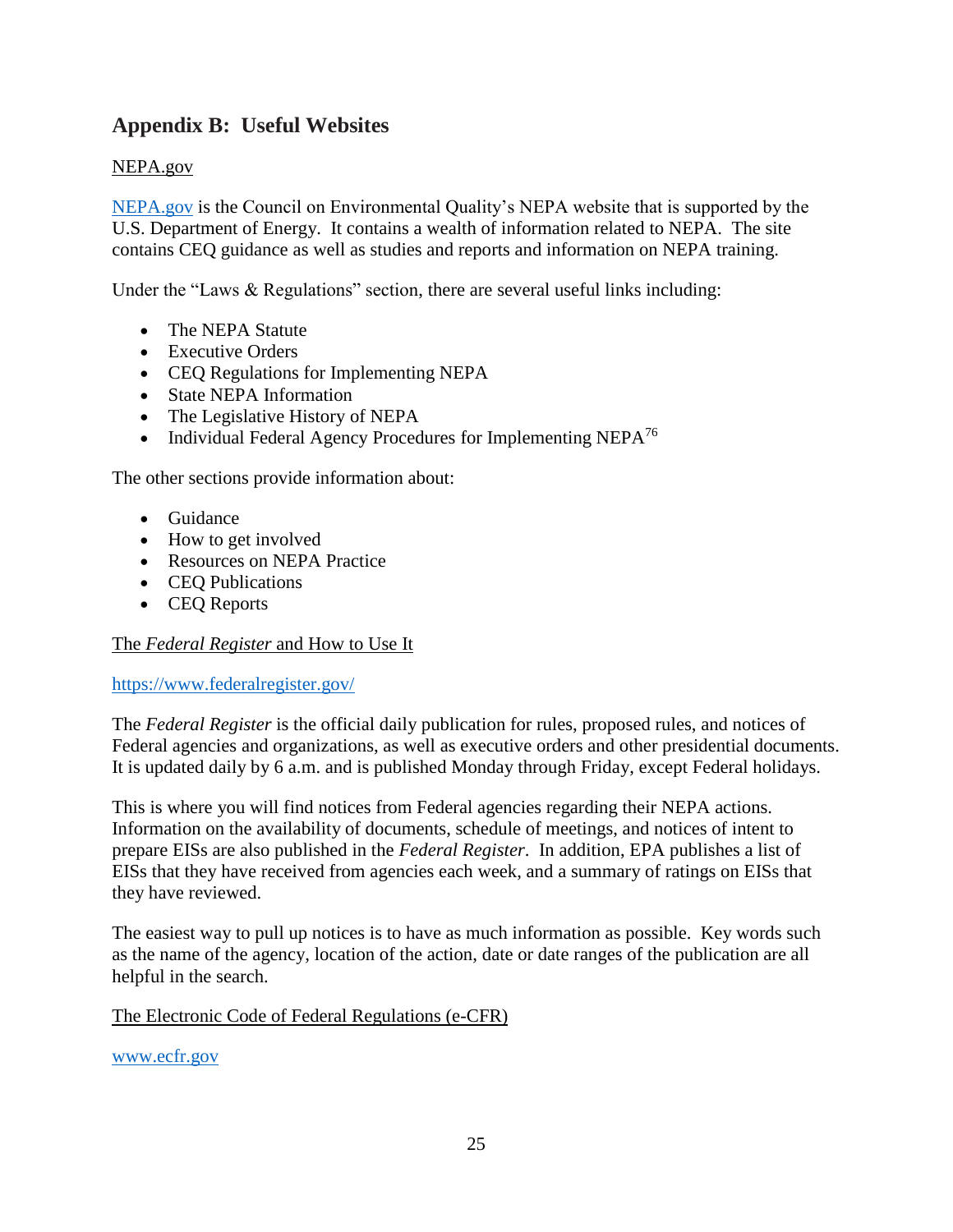The Electronic Code of Federal Regulations (e-CFR) is a currently updated version of the Code of Federal Regulations (CFR). It is not an official legal edition of the CFR. The e-CFR is an editorial compilation of CFR material and *Federal Register* amendments produced by the National Archives and Records Administration's Office of the Federal Register (OFR) and the Government Publishing Office. The OFR updates the material in the e-CFR on a daily basis. The current update status appears at the top of all e-CFR web pages.

## The United States Code

The United States Code is a compilation of most public laws currently in force, organized by subject matter. When a law has been amended by another law, the U.S. Code reflects this change. The U.S. Code collates the original law with subsequent amendments, and it deletes language that has later been repealed or superseded.

The full text of the official version of the U.S. Code is provided on [www.govinfo.gov](http://www.govinfo.gov/) at [www.govinfo.gov/app/collection/uscode.](http://www.govinfo.gov/app/collection/uscode) You can do fielded searches to look for Code material by popular name of the law, the public law number, U.S. Code citation, Statutes at Large citation, or word or phrase. You can also browse the U.S. Code by individual Code titles, down to the section level, for the latest available update.

The U.S. House Office of the Law Revision Counsel also provides the full text of the official version of the U.S. Code at [uscode.house.gov/.](https://uscode.house.gov/) You can do fielded searches or download entire titles or chapters. This site also provides classification tables that show where recently enacted laws will appear in the United States Code and which sections of the Code have been amended by those laws.

## The Federal Infrastructure Permitting Dashboard

## [www.permits.performance.gov](http://www.permits.performance.gov/)

The Permitting Dashboard is an online tool for Federal agencies, project developers, and interested members of the public to track the Federal Government's environmental review and authorization processes for large or complex infrastructure projects, part of a government-wide effort to improve coordination, transparency, and accountability.

A major function of this Dashboard is to track infrastructure projects designated as "Covered Projects" under Title 41 of the Fixing America's Surface Transportation Act (FAST–41). The Dashboard also provides information on most DOT projects, as well as other infrastructure projects. Follow the "Projects" link for project-specific information.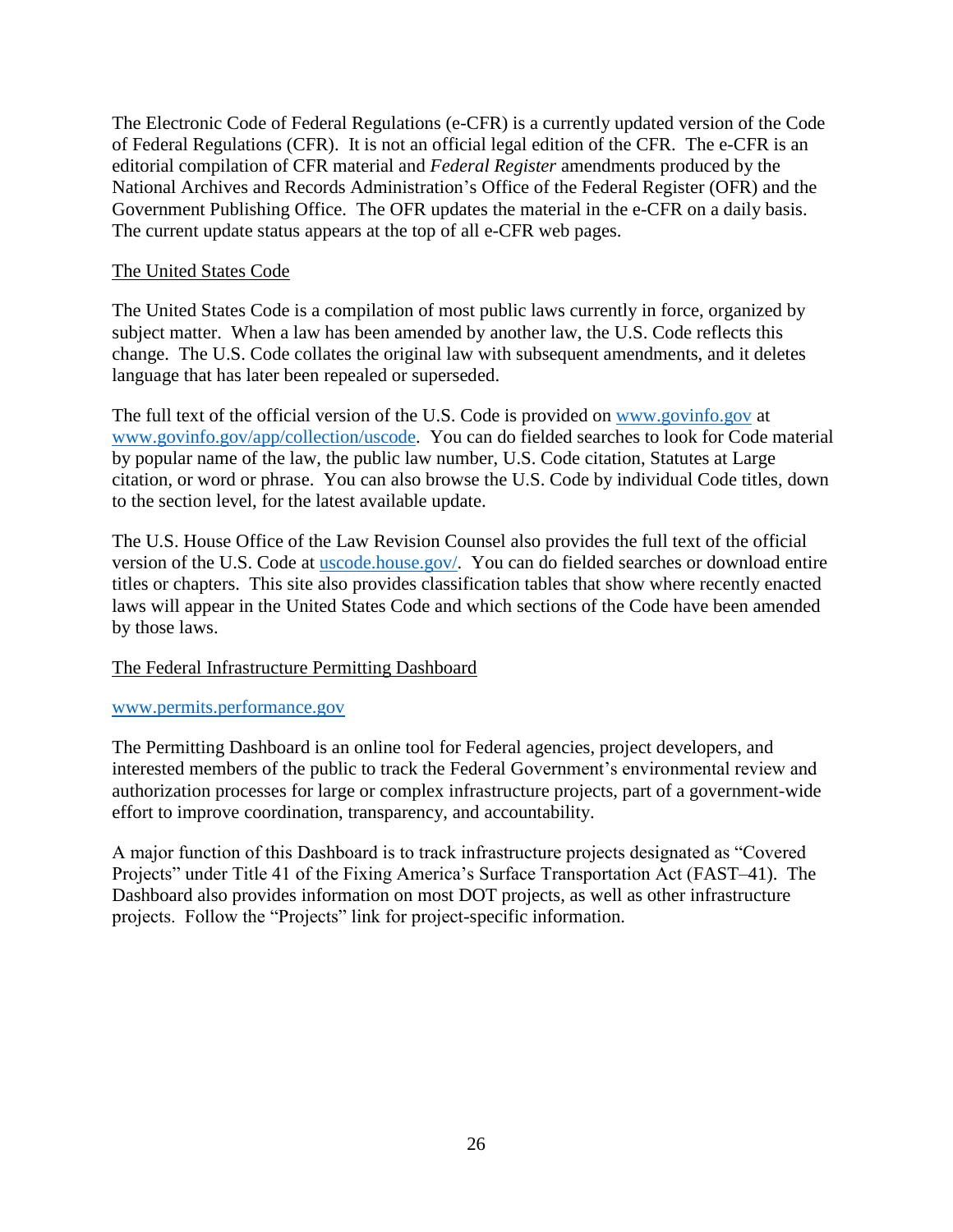## <span id="page-27-0"></span>**Appendix C: Agency NEPA Contacts**

The list of Federal NEPA Contacts is maintained on [NEPA.gov](https://nepa.gov/) under the heading "NEPA Practice" and is periodically updated.

The complete list is available via the link entitled "Federal NEPA Contacts" or available directly at [https://ceq.doe.gov/nepa-practice/agency-nepa-contacts.html.](https://ceq.doe.gov/nepa-practice/agency-nepa-contacts.html) If you do not have computer access, call CEQ at (202) 395-5750 for assistance.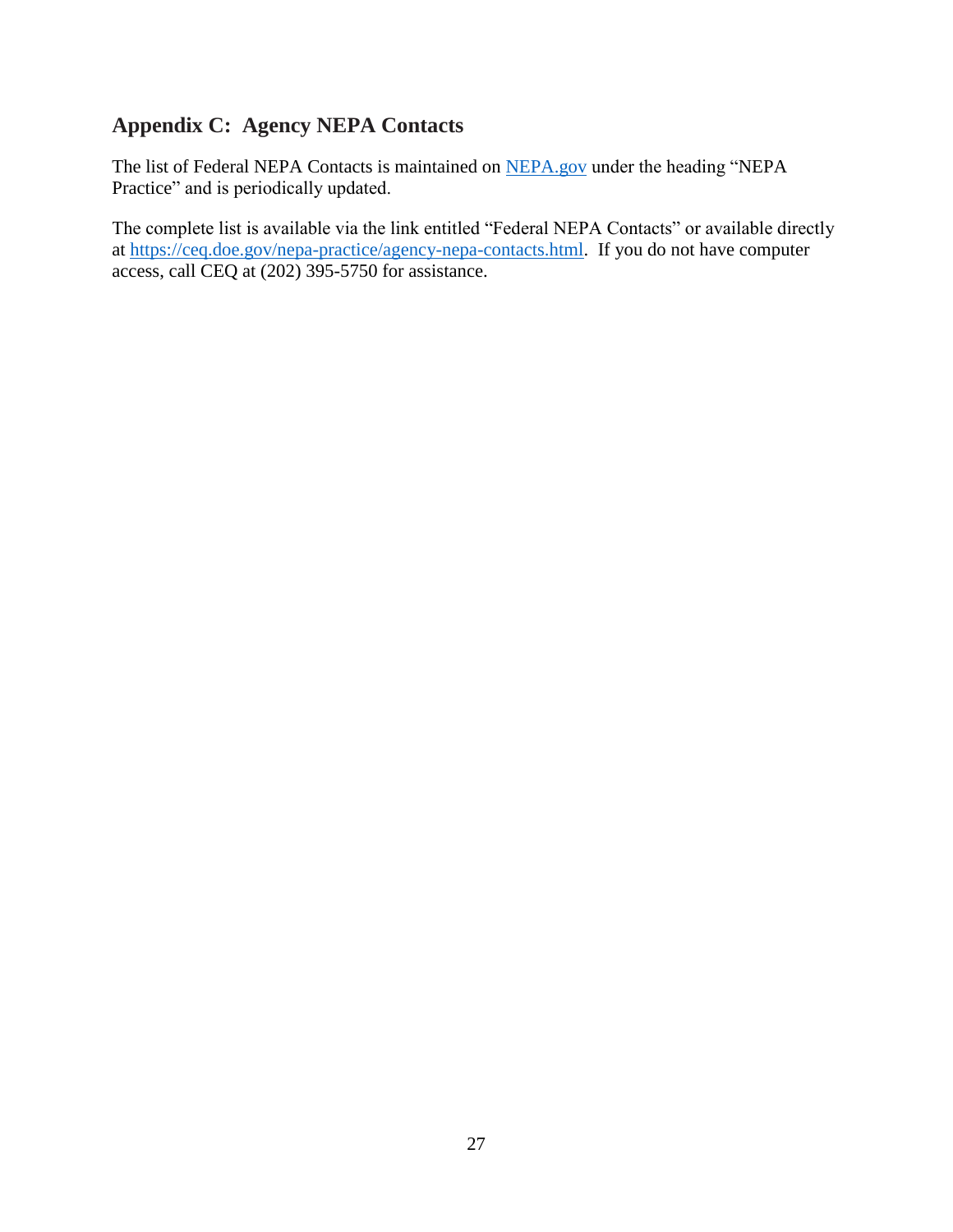## <span id="page-28-0"></span>**Appendix D: Statutory References**

## **The National Environmental Policy Act of 1969**

## **42 U.S.C. 4321. Congressional declaration of purpose [Sec. 2]**

The purposes of this chapter are: To declare a national policy which will encourage productive and enjoyable harmony between man and his environment; to promote efforts which will prevent or eliminate damage to the environment and biosphere and stimulate the health and welfare of man; to enrich the understanding of the ecological systems and natural resources important to the Nation; and to establish a Council on Environmental Quality.

(Pub. L. 91–190, § 2, Jan. 1, 1970, 83 Stat. 852)

## **SUBCHAPTER I—POLICIES AND GOALS [TITLE I]**

## **42 U.S.C. 4331. Congressional declaration of national environmental policy [Sec. 101]**

(a) The Congress, recognizing the profound impact of man's activity on the interrelations of all components of the natural environment, particularly the profound influences of population growth, high-density urbanization, industrial expansion, resource exploitation, and new and expanding technological advances and recognizing further the critical importance of restoring and maintaining environmental quality to the overall welfare and development of man, declares that it is the continuing policy of the Federal Government, in cooperation with state and local governments, and other concerned public and private organizations, to use all practicable means and measures, including financial and technical assistance, in a manner calculated to foster and promote the general welfare, to create and maintain conditions under which man and nature can exist in productive harmony, and fulfill the social, economic, and other requirements of present and future generations of Americans.

(b) In order to carry out the policy set forth in this chapter, it is the continuing responsibility of the Federal Government to use all practicable means, consistent with other essential considerations of national policy, to improve and coordinate Federal plans, functions, programs, and resources to the end that the Nation may—

(1) fulfill the responsibilities of each generation as trustee of the environment for succeeding generations;

(2) assure for all Americans safe, healthful, productive, and esthetically and culturally pleasing surroundings;

(3) attain the widest range of beneficial uses of the environment without degradation, risk to health or safety, or other undesirable and unintended consequences;

(4) preserve important historic, cultural, and natural aspects of our national heritage, and maintain, wherever possible, an environment which supports diversity, and variety of individual choice;

(5) achieve a balance between population and resource use which will permit high standards of living and a wide sharing of life's amenities; and

(6) enhance the quality of renewable resources and approach the maximum attainable recycling of depletable resources.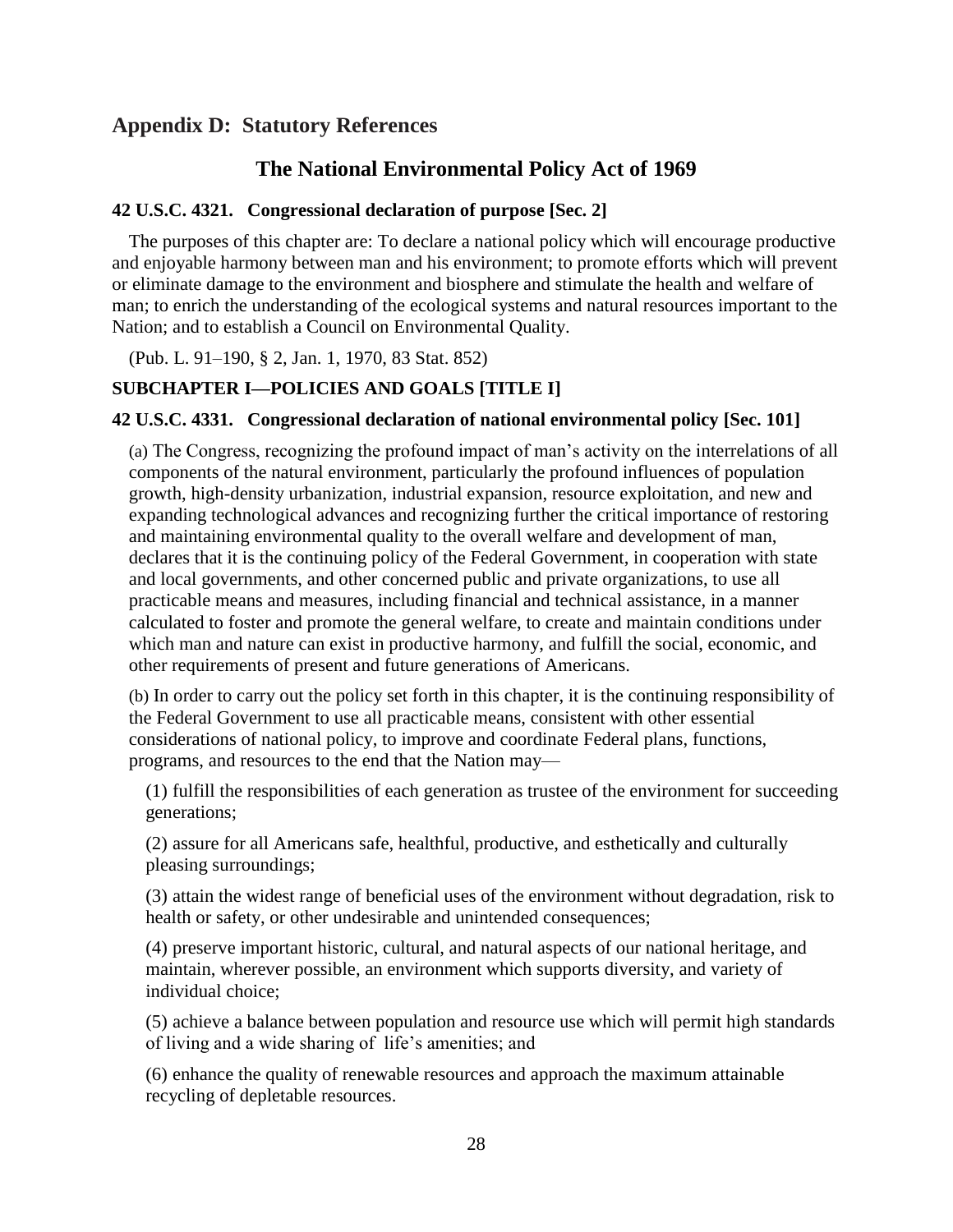(c) The Congress recognizes that each person should enjoy a healthful environment and that each person has a responsibility to contribute to the preservation and enhancement of the environment.

(Pub. L. 91–190, title I, § 101, Jan. 1, 1970, 83 Stat. 852)

## **42 U.S.C. 4332. Cooperation of agencies; reports; availability of information; recommendations; international and national coordination of efforts [Sec. 102]**

The Congress authorizes and directs that, to the fullest extent possible: (1) the policies, regulations, and public laws of the United States shall be interpreted and administered in accordance with the policies set forth in this chapter and (2) all agencies of the Federal Government shall—

(A) utilize a systematic, interdisciplinary approach which will insure the integrated use of the natural and social sciences and the environmental design arts in planning and in decisionmaking which may have an impact on man's environment;

(B) identify and develop methods and procedures, in consultation with the Council on Environmental Quality established by subchapter II of this chapter, which will insure that presently unquantified environmental amenities and values may be given appropriate consideration in decision- making along with economic and technical considerations;

(C) include in every recommendation or report on proposals for legislation and other major Federal actions significantly affecting the quality of the human environment, a detailed statement by the responsible official on—

(i) the environmental impact of the proposed action,

(ii) any adverse environmental effects which cannot be avoided should the proposal be implemented,

(iii) alternatives to the proposed action,

(iv) the relationship between local short-term uses of man's environment and the maintenance and enhancement of long-term productivity, and

(v) any irreversible and irretrievable commitments of resources which would be involved in the proposed action should it be implemented.

Prior to making any detailed statement, the responsible Federal official shall consult with and obtain the comments of any Federal agency which has jurisdiction by law or special expertise with respect to any environmental impact involved. Copies of such statement and the comments and views of the appropriate Federal, State, and local agencies, which are authorized to develop and enforce environmental standards, shall be made available to the President, the Council on Environmental Quality and to the public as provided by section 552 of title 5, and shall accompany the proposal through the existing agency review processes;

(D) Any detailed statement required under subparagraph (C) after January 1, 1970, for any major Federal action funded under a program of grants to States shall not be deemed to be legally insufficient solely by reason of having been prepared by a state agency or official, if:

(i) the State agency or official has statewide jurisdiction and has the responsibility for such action,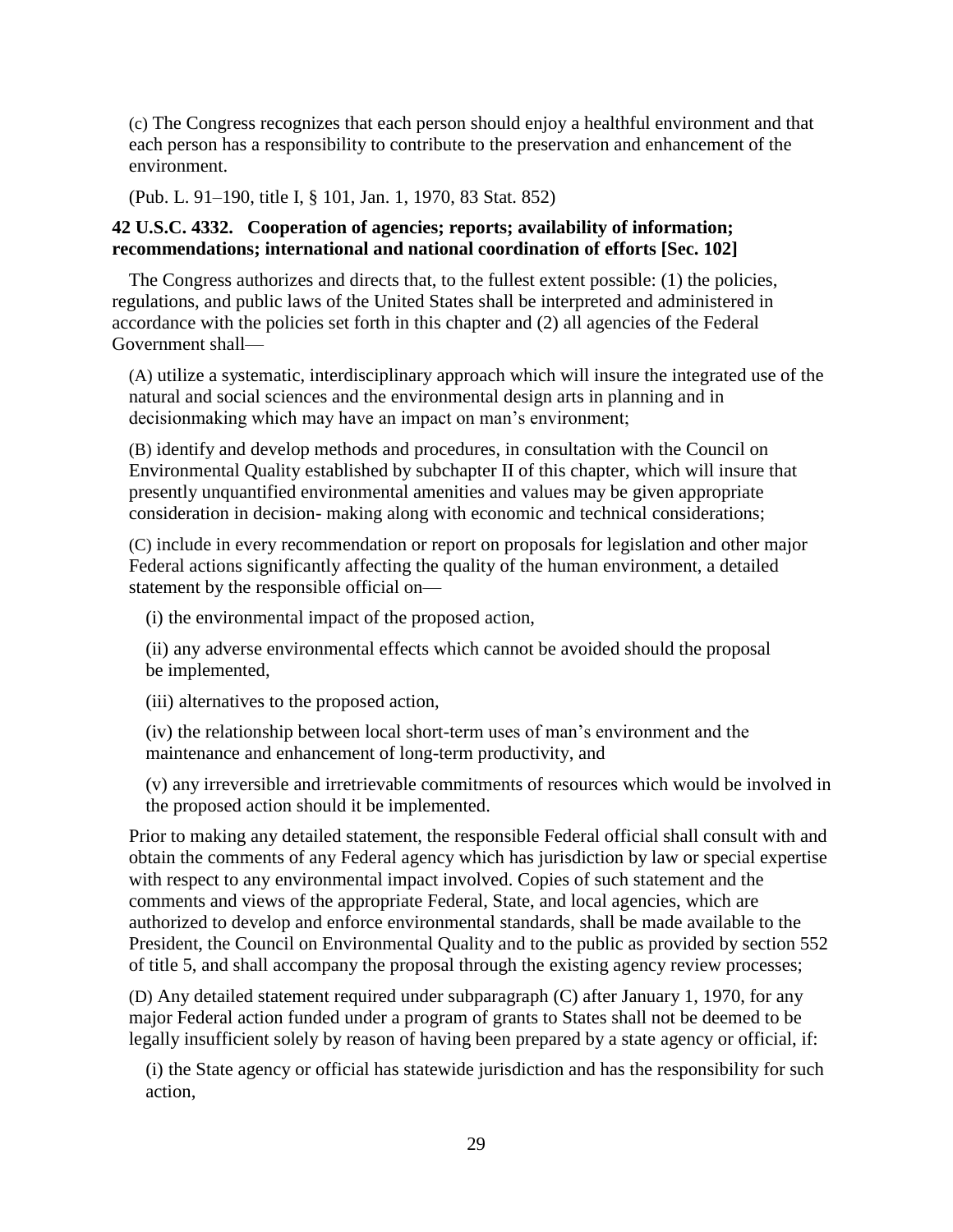(ii) the responsible Federal official furnishes guidance and participates in such preparation,

(iii) the responsible Federal official independently evaluates such statement prior to its approval and adoption, and

(iv) after January 1, 1976, the responsible Federal official provides early notification to, and solicits the views of, any other state or any Federal land management entity of any action or any alternative thereto which may have significant impacts upon such state or affected Federal land management entity and, if there is any disagreement on such impacts, prepares a written assessment of such impacts and views for incorporation into such detailed statement.

The procedures in this subparagraph shall not relieve the Federal official of his responsibilities for the scope, objectivity, and content of the entire statement or of any other responsibility under this Act; and further, this subparagraph does not affect the legal sufficiency of statements prepared by State agencies with less than statewide jurisdiction.

(E) study, develop, and describe appropriate alternatives to recommended courses of action in any proposal which involves unresolved conflicts concerning alternative uses of available resources;

(F) recognize the worldwide and long-range character of environmental problems and, where consistent with the foreign policy of the United States, lend appropriate support to initiatives, resolutions, and programs designed to maximize international cooperation in anticipating and preventing a decline in the quality of mankind's world environment;

(G) make available to States, counties, municipalities, institutions, and individuals, advice and information useful in restoring, maintaining, and enhancing the quality of the environment;

(H) initiate and utilize ecological information in the planning and development of resourceoriented projects; and

(I) assist the Council on Environmental Quality established by subchapter II of this chapter.

(Pub. L. 91–190, title I, § 102, Jan. 1, 1970, 83 Stat. 853; Pub. L. 94–83, Aug. 9, 1975, 89 Stat. 424)

## **42 U.S.C. 4333. Conformity of administrative procedures to national environmental policy [Sec. 103]**

All agencies of the Federal Government shall review their present statutory authority, administrative regulations, and current policies and procedures for the purpose of determining whether there are any deficiencies or inconsistencies therein which prohibit full compliance with the purposes and provisions of this chapter and shall propose to the President not later than July 1, 1971, such measures as may be necessary to bring their authority and policies into conformity with the intent, purposes, and procedures set forth in this chapter.

(Pub. L. 91–190, title I, § 103, Jan. 1, 1970, 83 Stat. 854)

## **42 U.S.C. 4334. Other statutory obligations of agencies [Sec. 104]**

Nothing in section 4332 [Sec. 102] or 4333 [Sec. 103] shall in any way affect the specific statutory obligations of any Federal agency (1) to comply with criteria or standards of environmental quality, (2) to coordinate or consult with any other Federal or State agency, or (3)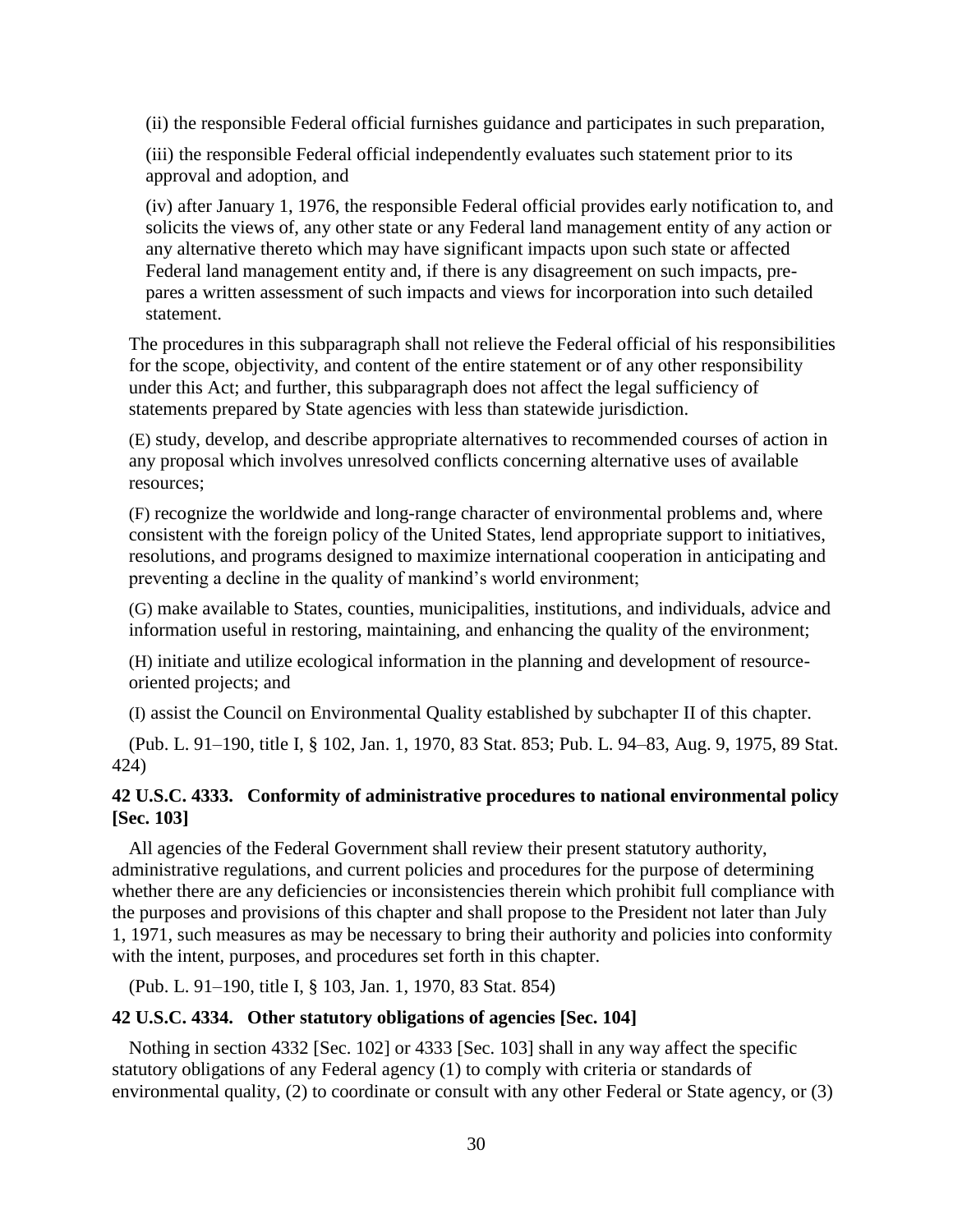to act, or refrain from acting contingent upon the recommendations or certification of any other Federal or State agency.

(Pub. L. 91–190, title I, § 104, Jan. 1, 1970, 83 Stat. 854)

#### **42 U.S.C. 4335. Efforts supplemental to existing authorizations [Sec. 105]**

The policies and goals set forth in this chapter are supplementary to those set forth in existing authorizations of Federal agencies.

(Pub. L. 91–190, title I, § 105, Jan. 1, 1970, 83 Stat. 854)

#### **SUBCHAPTER II – COUNCIL ON ENVIRONMENTAL QUALITY [TITLE II]**

#### **42 U.S.C. 4341. [Sec. 201] Omitted**

*Section 201 which required the President to transmit to Congress annually an Environmental Quality Report, was terminated by Congress, effective May 15, 2000, pursuant to section 3003 of Pub. L. 104–66, as amended, set out as a note under section 1113 of Title 31, Money and Finance*.

(Pub. L. 91–190, title II, § 201, Jan. 1, 1970, 83 Stat. 854; Pub. L. 104–66, title III, § 3003, Dec. 21, 1995 of as amended, 31 U.S.C. 1113)

#### **42 U.S.C. 4342. Establishment; membership; Chairman; appointments [Sec. 202]**

There is created in the Executive Office of the President a Council on Environmental Quality (hereinafter referred to as the "Council"). The Council shall be composed of three members who shall be appointed by the President to serve at his pleasure, by and with the advice and consent of the Senate. The President shall designate one of the members of the Council to serve as Chairman. Each member shall be a person who, as a result of his training, experience, and attainments, is exceptionally well qualified to analyze and interpret environmental trends and information of all kinds; to appraise programs and activities of the Federal Government in the light of the policy set forth in subchapter I of this chapter; to be conscious of and responsive to the scientific, economic, social, esthetic, and cultural needs and interests of the Nation; and to formulate and recommend national policies to promote the improvement of the quality of the environment.

(Pub. L. 91–190, title II, § 202, Jan. 1, 1970, 83 Stat. 854)

*Provisions stating that notwithstanding this section, the Council was to consist of one member, appointed by the President, by and with the advice and consent of the Senate, serving as chairman and exercising all powers, functions, and duties of the Council, were contained in the Department of the Interior, Environment, and Related Agencies Appropriations Act, 2006, Pub. L. 109–54, title III, Aug. 2, 2005, 119 Stat. 543, and were repeated in provisions of subsequent appropriations acts which are not set out in the Code.*

#### **42 U.S.C. 4343. Employment of personnel, experts and consultants [Sec. 203]**

(a) The Council may employ such officers and employees as may be necessary to carry out its functions under this chapter. In addition, the Council may employ and fix the compensation of such experts and consultants as may be necessary for the carrying out of its functions under this Act, in accordance with section 3109 of title 5, (but without regard to the last sentence thereof).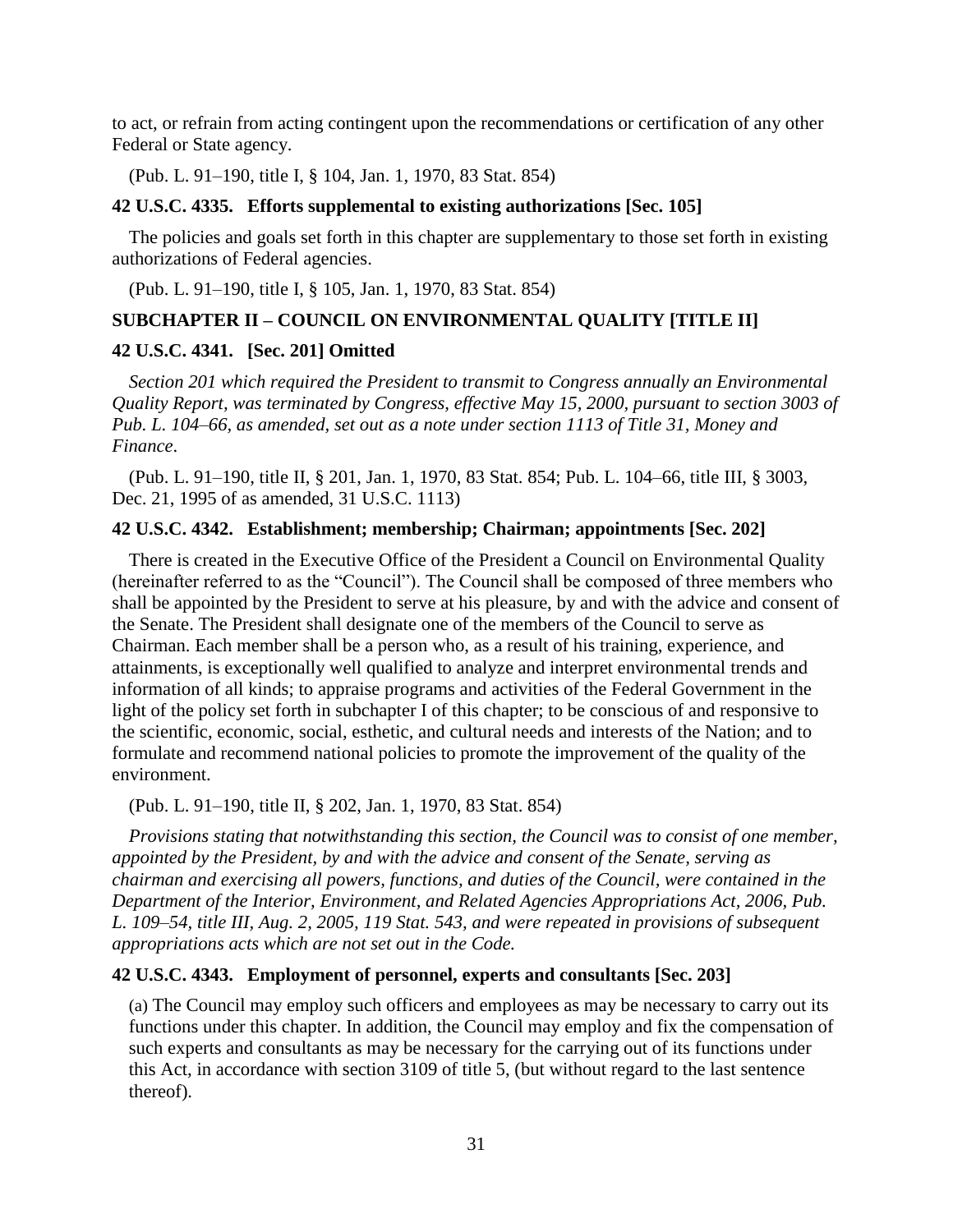(b) Notwithstanding section 1342 of Title 31, the Council may accept and employ voluntary and uncompensated services in furtherance of the purposes of the Council.

(Pub. L. 91–190, title II, § 203, Jan. 1, 1970, 83 Stat. 855; Pub. L. 94–52, § 2, July 3, 1975, 89 Stat. 258)

## **42 U.S.C. 4344. Duties and functions [Sec. 204]**

It shall be the duty and function of the Council—

(1) to assist and advise the President in the preparation of the Environmental Quality Report required by section  $4341$ [Sec. 201] of this title;<sup>1</sup>

(2) to gather timely and authoritative information concerning the conditions and trends in the quality of the environment both current and prospective, to analyze and interpret such information for the purpose of determining whether such conditions and trends are interfering, or are likely to interfere, with the achievement of the policy set forth in subchapter I of this chapter, and to compile and submit to the President studies relating to such conditions and trends;

(3) to review and appraise the various programs and activities of the Federal Government in the light of the policy set forth in subchapter I of this chapter for the purpose of determining the extent to which such programs and activities are contributing to the achievement of such policy, and to make recommendations to the President with respect thereto;

(4) to develop and recommend to the President national policies to foster and promote the improvement of environmental quality to meet the conservation, social, economic, health, and other requirements and goals of the Nation;

(5) to conduct investigations, studies, surveys, research, and analyses relating to ecological systems and environmental quality;

(6) to document and define changes in the natural environment, including the plant and animal systems, and to accumulate necessary data and other information for a continuing analysis of these changes or trends and an interpretation of their underlying causes;

(7) to report at least once each year to the President on the state and condition of the environment; and

(8) to make and furnish such studies, reports thereon, and recommendations with respect to matters of policy and legislation as the President may request.

(Pub. L. 91–190, title II, § 204, Jan. 1, 1970, 83 Stat. 855)

## **42 U.S.C. 4345. Consultation with Citizens' Advisory Committee on Environmental Quality and other representatives [Sec. 205]**

In exercising its powers, functions, and duties under this Act, the Council shall—

(1) consult with the Citizens' Advisory Committee on Environmental Quality established by Executive Order numbered 11472, dated May 29, 1969, and with such representatives of science, industry, agriculture, labor, conservation organizations, State and local governments and other groups, as it deems advisable; and

 $\overline{a}$ <sup>1</sup> CEQ notes that Congress amended 42 U.S.C. 4341 to remove the Environmental Quality Report requirement.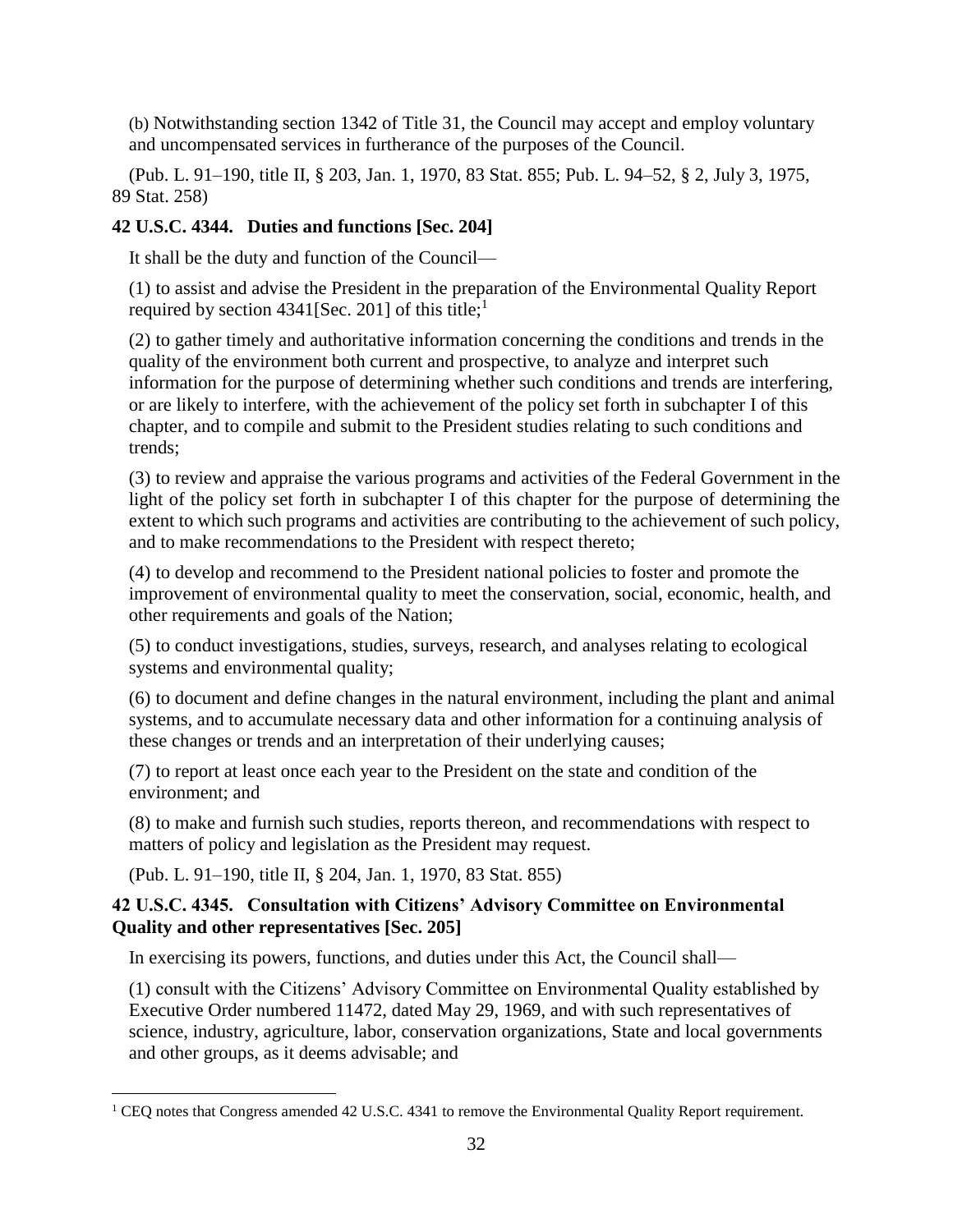(2) utilize, to the fullest extent possible, the services, facilities and information (including statistical information) of public and private agencies and organizations, and individuals, in order that duplication of effort and expense may be avoided, thus assuring that the Council's activities will not unnecessarily overlap or conflict with similar activities authorized by law and performed by established agencies.

(Pub. L. 91–190, title II, § 205, Jan. 1, 1970, 83 Stat. 855)

#### **42 U.S.C. 4346. Tenure and compensation of members [Sec. 206]**

Members of the Council shall serve full time and the Chairman of the Council shall be compensated at the rate provided for Level II of the Executive Schedule Pay Rates (5 U.S.C. 5313). The other members of the Council shall be compensated at the rate provided for Level IV o[f] the Executive Schedule Pay Rates (5 U.S.C. 5315).

(Pub. L. 91–190, title II, § 206, Jan. 1, 1970, 83 Stat. 856)

#### **42 U.S.C. 4346a. Travel reimbursement by private organizations and Federal, State, and local governments [Sec. 207]**

The Council may accept reimbursements from any private nonprofit organization or from any department, agency, or instrumentality of the Federal Government, any State, or local government, for the reasonable travel expenses incurred by an officer or employee of the Council in connection with his attendance at any conference, seminar, or similar meeting conducted for the benefit of the Council.

(Pub. L. 91–190, title II, § 207, as added Pub. L. 94–52, § 3, July 3, 1975, 89 Stat. 258)

#### **42 U.S.C. 4346b. Expenditures in support of international activities [Sec. 208]**

The Council may make expenditures in support of its international activities, including expenditures for: (1) international travel; (2) activities in implementation of international agreements; and (3) the support of international exchange programs in the United States and in foreign countries.

(Pub. L. 91–190, title II, § 208, as added Pub. L. 94–52, § 3, July 3, 1975, 89 Stat. 258)

#### **42 U.S.C. 4347. Authorization of appropriations [Sec. 209]**

There are authorized to be appropriated to carry out the provisions of this chapter not to exceed \$300,000 for fiscal year 1970, \$700,000 for fiscal year 1971, and \$1,000,000 for each fiscal year thereafter.

(Pub. L. 91–190, title II, § 209, formerly § 207, Jan. 1, 1970, 83 Stat. 856, renumbered § 209, Pub. L. 94–52, § 3, July 3, 1975, 89 Stat. 258)

## **The Clean Air Act—Section 309**

#### **42 U.S.C. 7609. Policy review [Sec. 309]**

#### **(a) Environmental impact**

The Administrator shall review and comment in writing on the environmental impact of any matter relating to duties and responsibilities granted pursuant to this chapter or other provisions of the authority of the Administration, contained in any (1) legislation proposed by any Federal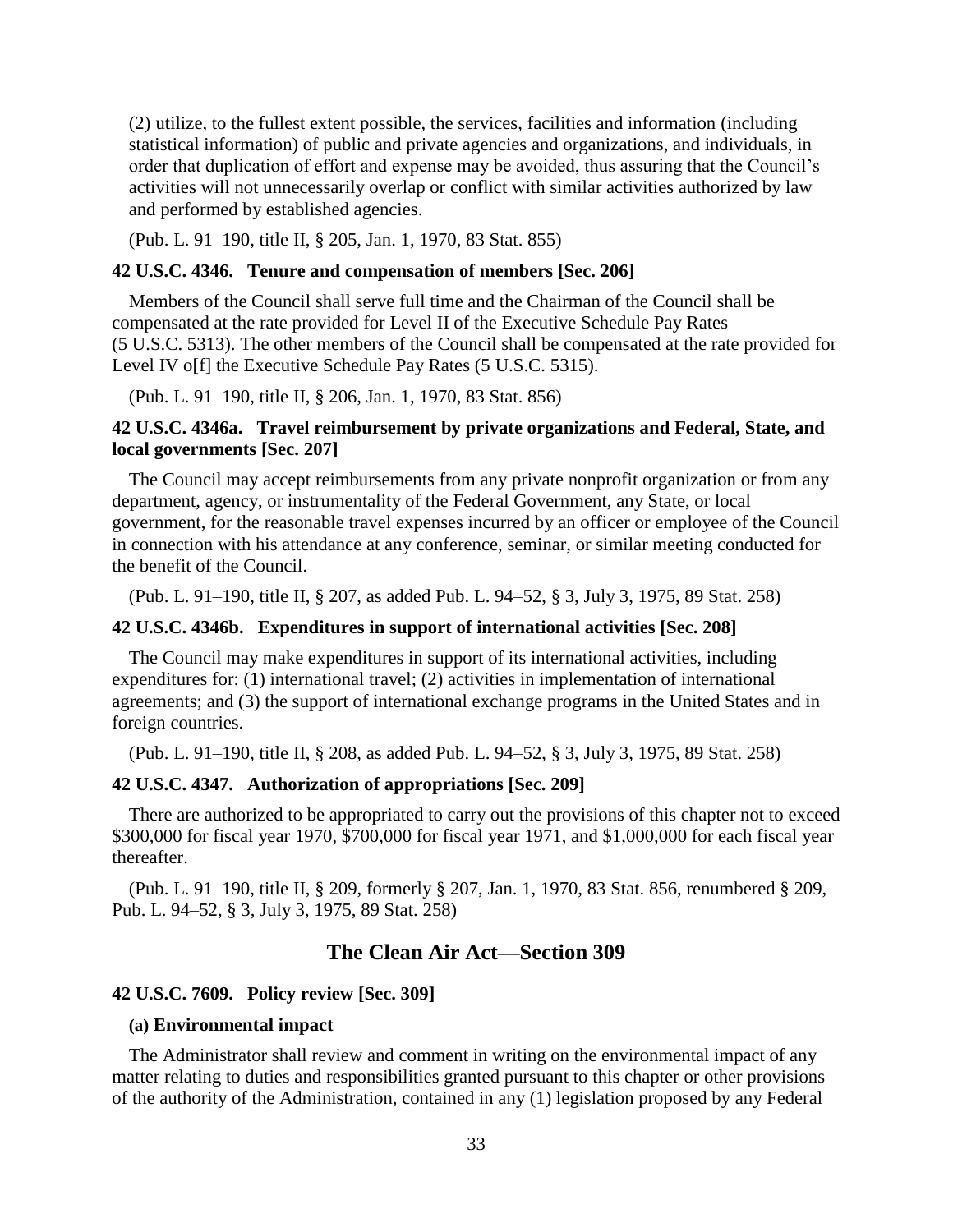department or agency, (2) newly authorized Federal projects for construction and any major Federal agency action (other than a project for construction) to which section 4332(2)(C) of the title applies, and (3) proposed regulations published by any department or agency of the Federal Government. Such written comment shall be made public at the conclusion of any such review.

#### **(b) Unsatisfactory legislation, action, or regulation**

In the event the Administrator determines that any such legislation, action, or regulation is unsatisfactory from the standpoint of public health or welfare or environmental quality, he shall publish his determination and the matter shall be referred to the Council on Environmental Quality.

(July 14, 1955, ch. 360, title III, § 309, as added Pub. L. 91–604, § 12(a), Dec. 31, 1970, 84 Stat. 1709)

 $\overline{a}$ 

<sup>1</sup> National Environmental Policy Act of 1969, *as amended*, 42 U.S.C. 4321–4347 provided in Appendix D*.*

<sup>2</sup> Section 102 of the National Environmental Policy Act of 1969, 42 U.S.C. 4332.

<sup>3</sup> CEQ NEPA Regulations, 40 CFR parts 1500–1508, available at NEPA.gov.

<sup>4</sup> Council on Environmental Quality, "Regulations for Implementing the Procedural Provisions of the National Environmental Policy Act," 40 CFR 1508.1(k) available a[t NEPA.gov.](http://www.nepa.gov/)

<sup>5</sup> 40 CFR 1507.2(a) and 1508.1(dd).

<sup>6</sup> 40 CFR 1507.2.

<sup>7</sup> 40 CFR 1507.4.

<sup>8</sup> Agencies publish their draft NEPA procedures in the *Federal Register*, and the CEQ NEPA regulations require a public comment period prior to CEQ approval. 40 CFR 1507.3. Members of the public may participate in the development of agency NEPA procedures by providing comments. Most agencies already have NEPA procedures; however, when they are changed, the agency will again provide for public comment on the proposed changes. <sup>9</sup> See Appendix C for information on how to access agency points of contact and agency websites.

 $1040$  CFR 1508.1(q)(2). Note that this section applies only to legislation drafted and submitted to Congress by Federal agencies. NEPA does not apply to legislation initiated by members of Congress or by the President of the United States.

 $11$  40 CFR 1508.1(x).

<sup>12</sup> 40 CFR 1501.1.

<sup>&</sup>lt;sup>13</sup> 40 CFR 1502.24.

<sup>&</sup>lt;sup>14</sup> 40 CFR 1506.2.

<sup>&</sup>lt;sup>15</sup> 40 CFR 1507.3.

<sup>&</sup>lt;sup>16</sup> Clean Air Act, 42 U.S.C. 7609.

<sup>&</sup>lt;sup>17</sup> For additional information see [www.epa.gov/nepa.](http://www.epa.gov/nepa)

<sup>&</sup>lt;sup>18</sup> About a quarter of the States have such laws; for example, New York, Montana, Washington, and California all have such laws. New York City also has such a law. A list with references is available at NEPA.gov by clicking on "Laws & Regulations," the "State NEPA Information" or directly at [https://ceq.doe.gov/laws-regulations/states.html.](https://ceq.doe.gov/laws-regulations/states.html) <sup>19</sup> 40 CFR 1508.1(d).

 $20$  CEO has developed a comprehensive list of the Federal agencies' CEs, which is available at

[https://ceq.doe.gov/nepa-practice/categorical-exclusions.html.](https://ceq.doe.gov/nepa-practice/categorical-exclusions.html) Citizens may consult this resource but also should review the relevant agency's NEPA procedures to ensure that a CE is currently available for use.

 $21$  40 CFR 1508.1(h).

<sup>22</sup> 40 CFR 1501.10(b)(1).

<sup>23</sup> 40 CFR 1501.5(c)(2).

 $24$  40 CFR 1501.3(b).

<sup>25</sup> 40 CFR 1501.5(e).

<sup>26</sup> 40 CFR 1508.1(l).

 $27\,40$  CFR 1501.6(a)(2).

<sup>28</sup> 40 CFR 1502.3.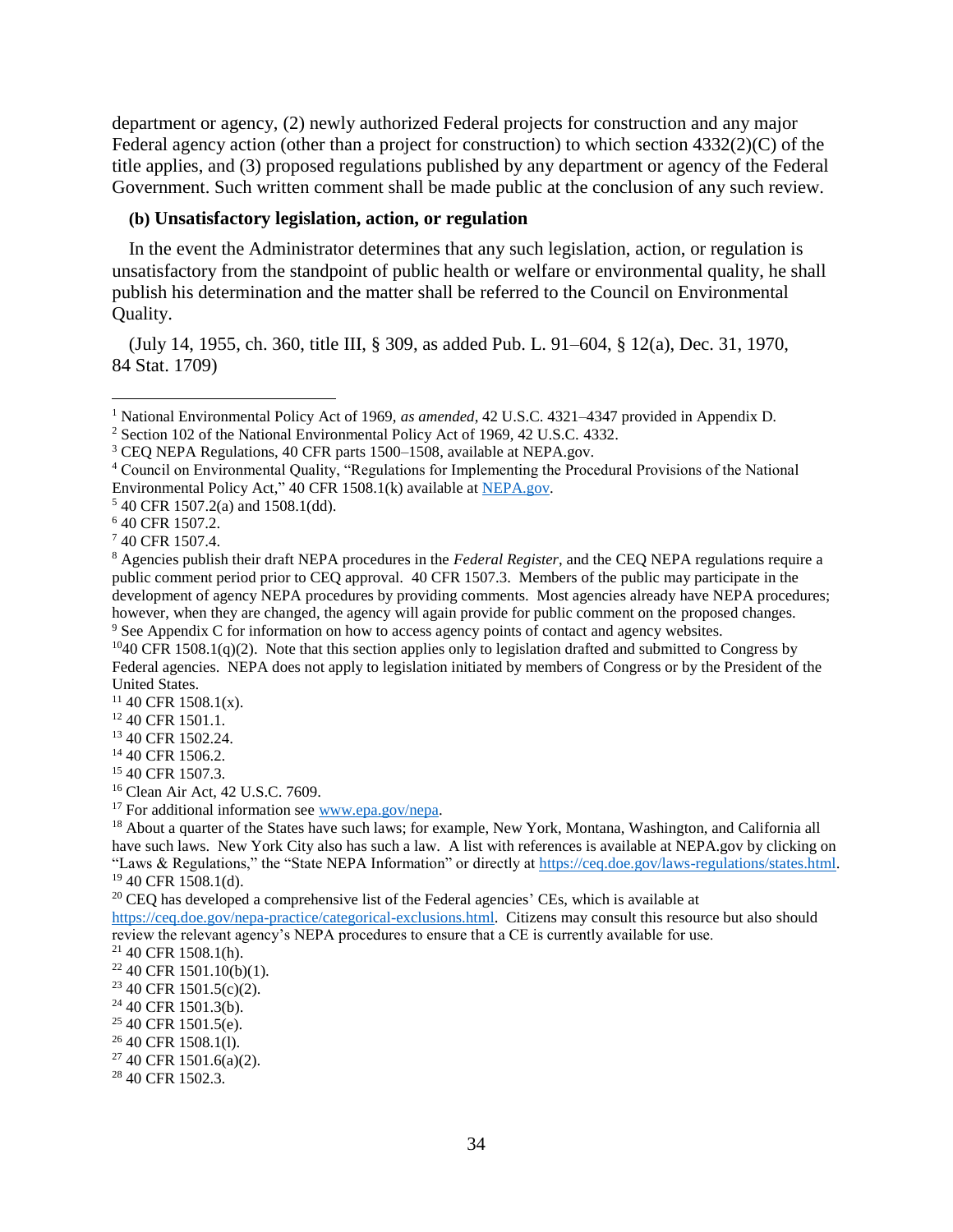40 CFR 1501.10(b)(2). 40 CFR 1508.1(cc). 40 CFR 1501.9(d). <sup>32</sup> 40 CFR 1501.9. <sup>33</sup> Public hearings are run in a formal manner, with a recording or minutes taken of speakers' comments. Public meetings may be held in a variety of formats, and may be much more informal than hearings. 40 CFR 1502.13. 40 CFR 1502.14. 40 CFR 1508.1(z). 40 CFR 1502.14(d). 40 CFR 1502.14(c). 40 CFR 1508.1(g). 40 CFR 1508.1(g)(1). 40 CFR 1502.16(b). 40 CFR 1502.17(a). 40 CFR 1502.18. 40 CFR 1502.10. 40 CFR 1502.19. 40 CFR 1503.4. 40 CFR 1502.17(b). <sup>48</sup> 40 CFR 1506.11(b) references statutory provisions for combining a final EIS and ROD. If the end of the 30 day wait period is less than 90 days after the notice of availability of the Draft EIS, was published in the *Federal Register*, then the decision must await the expiration of the 90 days. 40 CFR part 1504. <sup>50</sup> The NCECR reports disputes it is involved with to CEQ and requests concurrence from CEQ to engage in those disputes involving two or more Federal agencies. 40 CFR 1505.2. 40 CFR 1505.2(a)(3). 40 CFR 1505.2(b). 40 CFR 1502.9(d). Clean Air Act, 42 U.S.C. 7609. 40 CFR 1506.11. 40 CFR 1507.4(a). Public Law 114–94, sec. 41001–41014, 129 Stat. 1312, 1741 (42 U.S.C. 4370m—4370m–12). 42 U.S.C. 4370m-2(a)(6)(B). 42 U.S.C. 4370m–6. CEQ NEPA Regulations, 40 CFR 1507.4. CEQ NEPA Regulations, 40 CFR 1501.9(d). CEQ NEPA Regulations, 40 CFR 1502.17, 1503.1(a)(3). 40 CFR 1500.3(b). 40 CFR 1501.8, 1508.1(e). 40 CFR 1505.3(d). 40 CFR1505.3(c). <sup>68</sup> There are many reference books for how to research issues, review documents, and write comments. One in particular is "The Art of Commenting" by Elizabeth Mullin from the Environmental Law Institute (Mullin, Elizabeth D. 2000. The Art of Commenting: How to Influence Environmental Decisionmaking with Effective Comments, Environmental Law Institute, Washington, DC). Another useful reference for those involved in commenting on transportation projects is the American Association of State Highway and Transportation Official's (AASHTO) Practitioner's Handbook 05-Utilizing Community Advisory Committees for NEPA Studies, December, 2006, [http://environment.transportation.org](http://environment.transportation.org/) or available through AASHTO's Center for Environmental Excellence by calling (202) 624-3635.

40 CFR 1500.3(b), 1503.3(b).

 $\overline{a}$